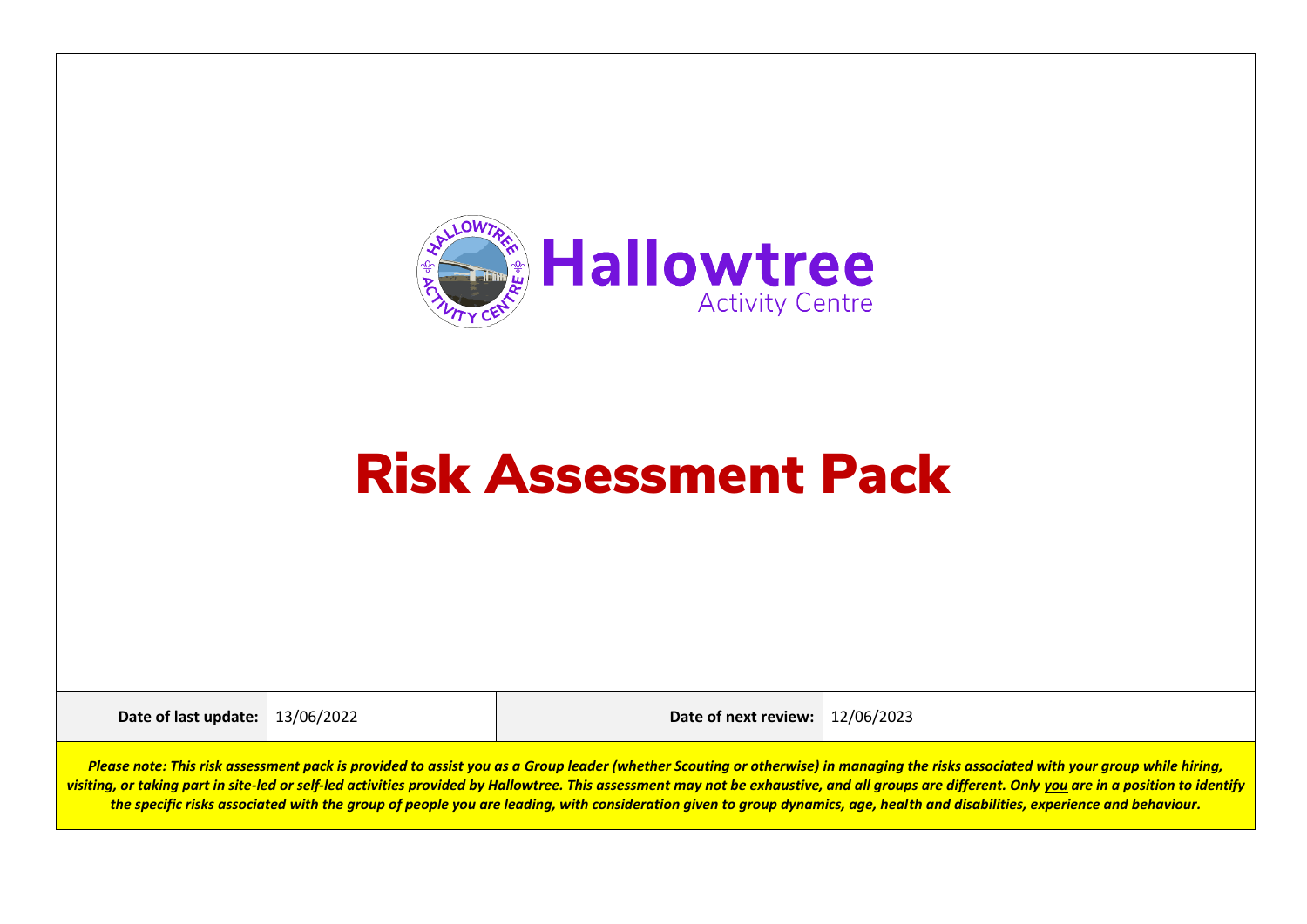

#### Hallowtree – Generic Site Risk Assessment

*Note 1: for the purposes of this risk assessment "Activity Instructor" refers to the qualified adult in charge of the activity.*

*Note 2: The Hallowtree Generic Risk Assessment also applies in addition to any activity-specific risk assessment.*

*Note 3: Any accident or near-miss must be reported via the site reporting system. Contact a duty warden for further details if required.*

| <b>Hazard</b>                          | Likelihood | Impact | <b>Control Measures</b>                                                                                                                                                                                                                                                                                                                                                                                                                                                 | Comments                                                                                                                                                                                                                                                                                                                            |
|----------------------------------------|------------|--------|-------------------------------------------------------------------------------------------------------------------------------------------------------------------------------------------------------------------------------------------------------------------------------------------------------------------------------------------------------------------------------------------------------------------------------------------------------------------------|-------------------------------------------------------------------------------------------------------------------------------------------------------------------------------------------------------------------------------------------------------------------------------------------------------------------------------------|
| Ground conditions                      | Medium     | Medium | Hallowtree does not have any paved footpaths. Ground<br>conditions are natural and as such contain features including<br>bumps, pits, ditches, rabbit holes and similar hazards. All<br>persons entering site will be warned by a prominently displayed<br>notice explaining that uneven ground exists throughout the site.<br>Care should be taken by all persons entering site, and<br>appropriate footwear for the terrain and weather conditions<br>should be worn. | Where wet floors exist within buildings, every<br>effort will be made to place 'wet floor' signs out,<br>however this may not always be possible due to<br>rapidly changing conditions (e.g. rain outside<br>causing entrances to buildings to become wet<br>through footfall). If signage is required, contact<br>the duty warden. |
| Cuts, scrapes, bumps, grazes,<br>burns | Medium     | Medium | Hallowtree consists of a number of different environments<br>including indoor space, woodland and open fields, with natural<br>and man-made features across site. The wardens regularly<br>review all parts of the site to ensure that dangerous areas are<br>dealt with, however, group leaders should be aware that<br>hazards may exist from any feature of Hallowtree, including<br>sharp edges, hot surfaces, stinging foliage, and similar items.                 | Should any person identify a hazard on the<br>Hallowtree site, the duty warden should be<br>informed so that remedial action can be taken if<br>necessary.                                                                                                                                                                          |
| Cold related conditions                | Medium     | High   | Depending on the time of year, there is the possibility that<br>outside temperatures will be very low. Group leaders must<br>ensure that group members have appropriate clothing for the<br>weather conditions. Group leaders must also be aware of the<br>risks around hypothermia, and should be able to recognise the<br>symptoms. Should a group member exhibit symptoms,<br>immediate medical attention should be rendered.                                        | Should a group member become hypothermic,<br>this should be treated as a medical emergency.<br>Group leaders should not hesitate to contact the<br>duty warden to arrange the emergency use of a<br>building where an extreme risk of hypothermia<br>occurs.                                                                        |
| Heat related conditions                | Medium     | High   | Group leaders must ensure that group members are<br>appropriately prepared for hot weather conditions. This should<br>include sensible clothing, regular hydration, regular breaks, and<br>avoiding activity at the hottest points in the day. Group leaders<br>should be able to recognise the symptoms of heat exhaustion<br>and heatstroke. Should a group member exhibit symptoms,<br>medical attention should be rendered immediately.                             | If a group member exhibits signs of heatstroke,<br>this must be treated as a medical emergency.                                                                                                                                                                                                                                     |
| Adverse weather conditions             | Medium     | Medium | Hallowtree has some open fields which are exposed to the<br>elements. Group leaders should build adverse weather into their<br>plans to ensure that groups are properly prepared. In the event<br>of severe weather, care should be taken by all to ensure that<br>hazards to not arise.                                                                                                                                                                                | Hallowtree has several areas which are very<br>exposed to the elements. Group leaders should<br>be aware that weather conditions can change<br>quickly, and plans should be adapted<br>appropriately.                                                                                                                               |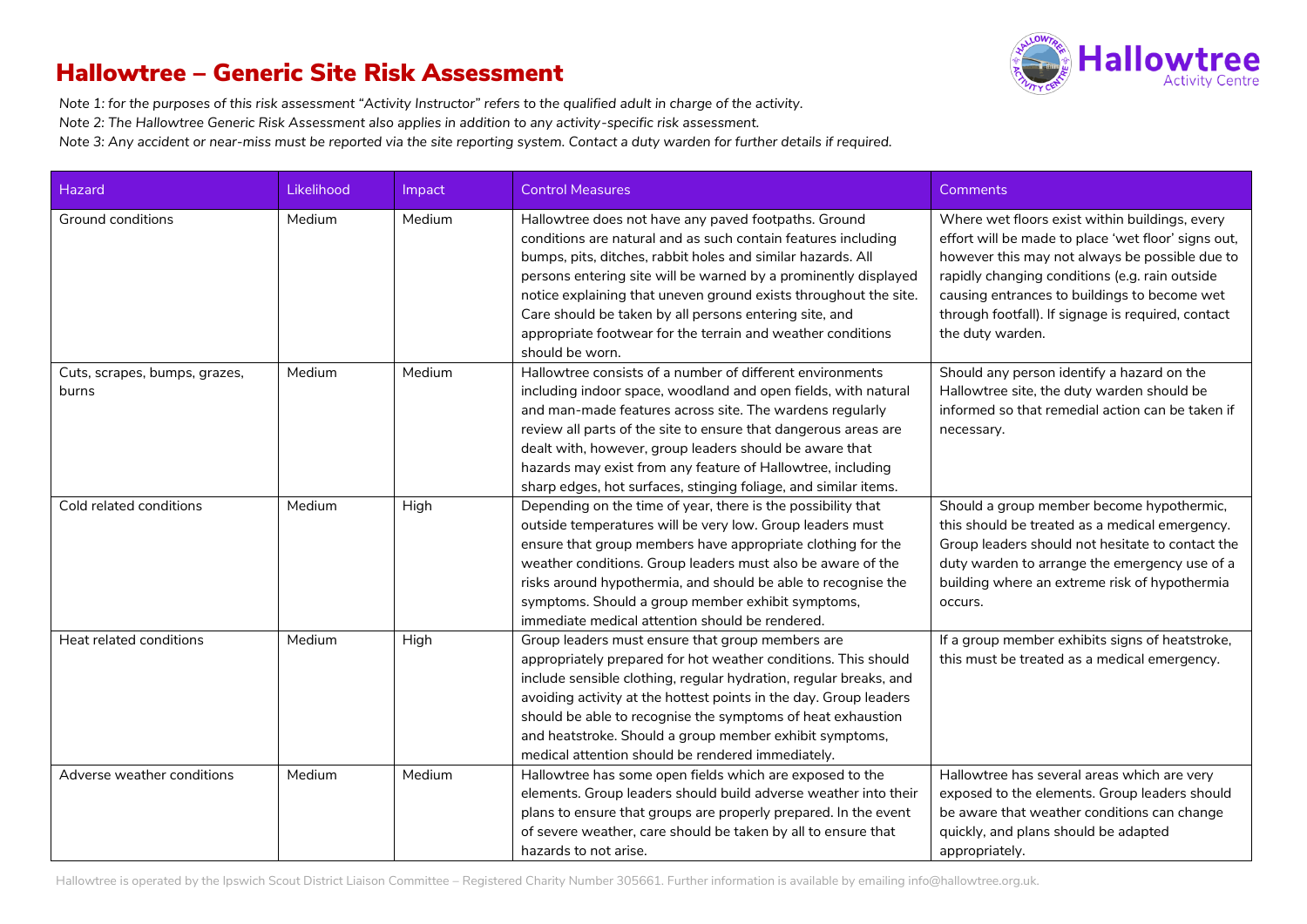

| Hazard                    | Likelihood | Impact | <b>Control Measures</b>                                                                                                                                                                                                                                                                                                                                                                          | <b>Comments</b>                                                                                                              |
|---------------------------|------------|--------|--------------------------------------------------------------------------------------------------------------------------------------------------------------------------------------------------------------------------------------------------------------------------------------------------------------------------------------------------------------------------------------------------|------------------------------------------------------------------------------------------------------------------------------|
| Traffic                   | Low        | Medium | Group leaders should ensure that group members are aware<br>that traffic may be moving around the Hallowtree site. This will<br>include site staff, and other visitors. There is a speed limit on the<br>access track of 10MPH. When driving on the main track or on<br>any other part of site, the speed limit is simply 'walking pace'.<br>Drivers exceeding this will be asked to leave site. | If your group is carrying out any traffic control,<br>high visibility jackets must be worn.                                  |
| Wildlife                  | Low        | Medium | Hallowtree is a natural site and as such you can expect to<br>encounter wildlife. This includes deer, rabbits, badgers, and<br>other similar animals. Usually, these animals will flee if<br>approached, however wild animals are unpredictable and care<br>should be taken around rabbit holes, badger setts, and other<br>animal nests.                                                        | If you have any issues with animals on site,<br>please speak to the duty warden.                                             |
| Water courses             | Low        | Medium | Hallowtree does not have any significant water courses on site.<br>There is occasionally a small stream in the southwest corner of<br>the wooded area adjacent to the main field. Group leaders<br>should ensure that group members are aware of this, and that<br>care is taken around it. It is not fast flowing, or deep.                                                                     | If you have any problems with water courses on<br>site, contact the duty warden.                                             |
| Insects                   | Low        | Medium | As Hallowtree is a natural site, visitors can be expected to be<br>greeted with interest by the local insects, especially during<br>warm or humid weather. Group leaders should ensure that<br>group members are aware of this, and that group members are<br>able to identify ticks, in order to safely remove them.                                                                            | We recommend that group leaders have a first<br>aid kit containing insect repellent, and bite/sting<br>relief while on site. |
| Security and Safeguarding | Low        | Medium | The Hallowtree site is reasonably secure, however there is no<br>perimeter fence. Group leaders should therefore be aware that<br>there is a small risk of unknown persons entering the site.<br>Where group members are children, they should be told not to<br>approach unknown adults.                                                                                                        | If unknown persons are on site, please inform<br>the duty warden as soon as possible.                                        |
| Participant Behaviour     | Low        | Low    | Group leaders are reminded that they are responsible for the<br>behaviour of their participants at all times. Care should be taken<br>to ensure that horseplay amongst participants does not create a<br>dangerous situation.                                                                                                                                                                    |                                                                                                                              |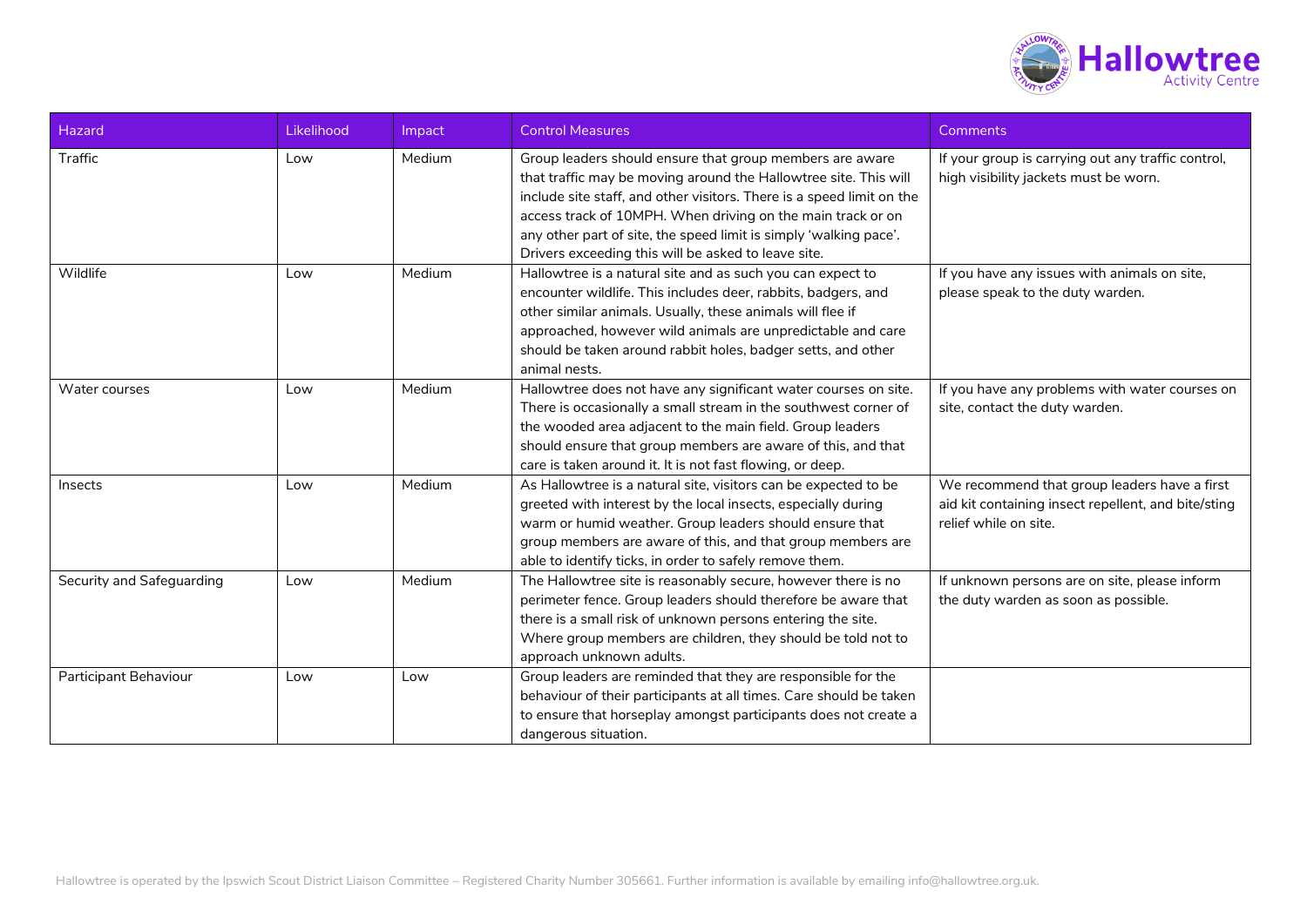# Tower Activities (Climbing, Abseiling and Crate Stacking) – Risk Assessment



*Note 1: for the purposes of this risk assessment "Activity Instructor" refers to the qualified adult in charge of the activity. Note 2: The Hallowtree Generic Risk Assessment also applies in addition to any activity-specific risk assessment. Note 3: Any accident or near-miss must be reported via the site reporting system. Contact a duty warden for further details if required.*

| <b>Hazard</b>                            | Likelihood | Impact | <b>Control Measures</b>                                                                                                                                                                                                                                                                                     | <b>Comments</b>                                                                                                                                                                      |
|------------------------------------------|------------|--------|-------------------------------------------------------------------------------------------------------------------------------------------------------------------------------------------------------------------------------------------------------------------------------------------------------------|--------------------------------------------------------------------------------------------------------------------------------------------------------------------------------------|
| Instructor competence                    | Low        | High   | Instructors will hold current qualifications for the<br>appropriate level. The restrictions of these<br>qualifications will be adhered to at all times.                                                                                                                                                     | For Scout Groups, the artificial top rope leadership permit<br>is required as a minimum. Other groups may have their<br>own specific requirements.                                   |
| Participant and spectator<br>behaviour   | Low        | Medium | The activity instructor is responsible for ensuring that<br>waiting participants and spectators are in a safe area<br>and will not interfere with those taking part. The<br>instructor will not allow themselves to become<br>distracted by waiting groups while leading a climbing<br>activity.            | We recommend that group sizes are kept small and that<br>those waiting to take part are kept in one controlled area,<br>with an appropriate number of leaders available.             |
| Unsuitable clothing                      | Low        | Low    | Participants will be reminded that appropriate<br>clothing should be worn. This means trousers/shorts,<br>a shirt which covers the torso, and sensible footwear<br>as a minimum.                                                                                                                            | Group leaders are expected to support this requirement by<br>communicating it in advance with any participants.                                                                      |
| Ill-fitting equipment                    | Medium     | High   | All harnesses and safety equipment will be fitted by a<br>competent person who has been shown how to<br>suitably fit harnesses by a qualified instructor. All<br>harnesses will be inspected by a qualified instructor<br>prior to a participant entering the tower compound.                               | If participants leave the climbing compound for any reason<br>(e.g. to visit the toilets) their harness will be re-checked by<br>an instructor prior to entering the compound again. |
| Equipment failure (climbing<br>hardware) | Low        | High   | All equipment to be checked by a competent person<br>prior to a session commencing. Hallowtree will<br>inspect equipment at an interval specified by the<br>manufacturer. Faulty equipment will be repaired or<br>removed from service immediately.                                                         | In this instance, the competent person should be<br>somebody experienced with climbing equipment, and<br>ideally holding a climbing qualification                                    |
| Equipment failure (structure)            | Low        | High   | The climbing tower, as well as ancillary items<br>including stairways, support stays, and ground<br>anchors and posts will be tested by a structural<br>engineer at the appropriate interval as part of the<br>Hallowtree maintenance regime.                                                               |                                                                                                                                                                                      |
| Fall from height (climbing wall)         | Low        | High   | While climbing, all participants will be attached to an<br>appropriate and complete belay system, operated by,<br>or under the direct supervision of, a qualified<br>instructor. Hallowtree is a top-rope facility only. Lead<br>or free climbing on any structure at Hallowtree is<br>expressly forbidden. |                                                                                                                                                                                      |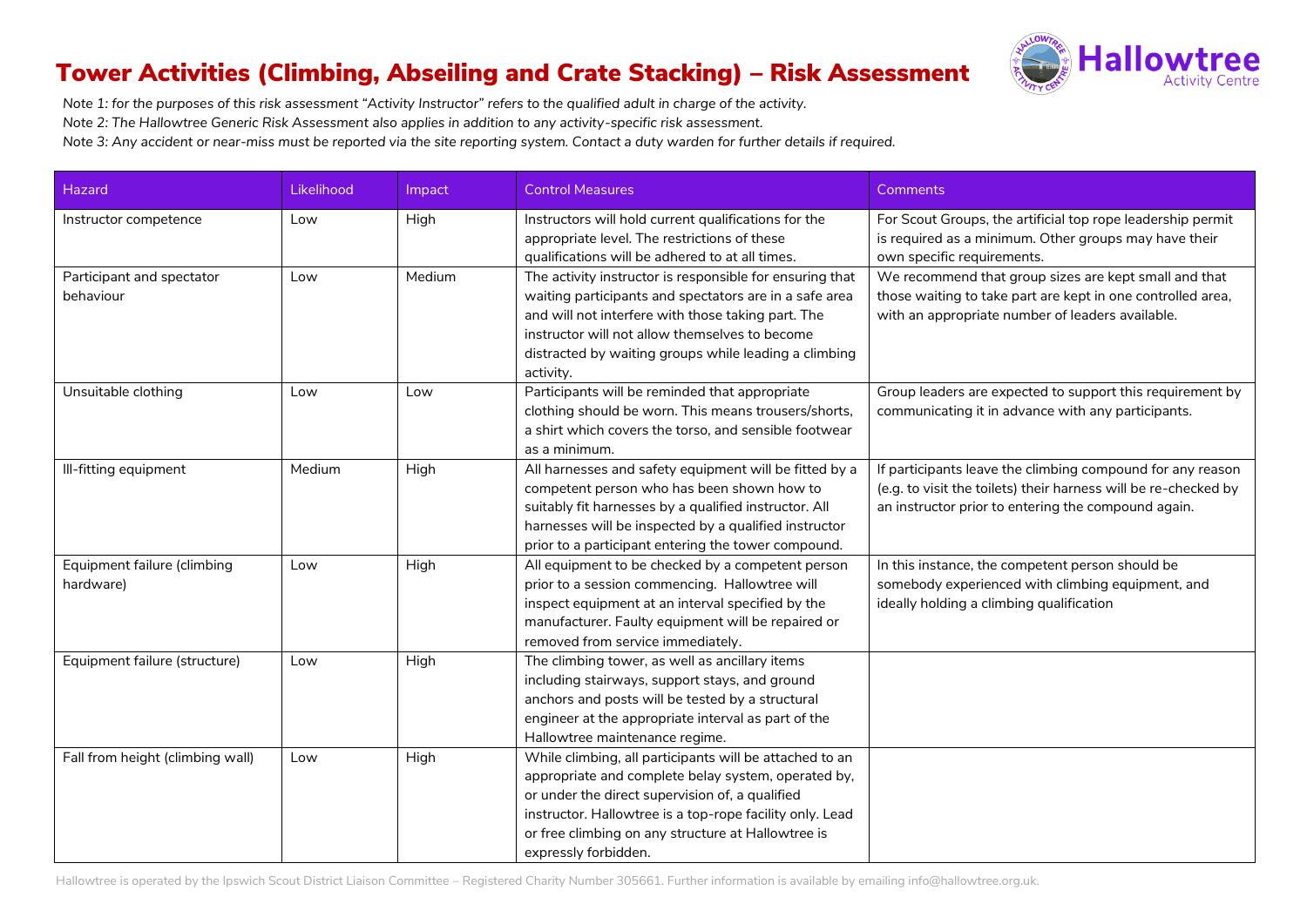

| Hazard                                                      | Likelihood | Impact | <b>Control Measures</b>                                                                                                                                                                                                                                                                                                                                                                                                                                                                         | Comments                                                                                                                                                    |
|-------------------------------------------------------------|------------|--------|-------------------------------------------------------------------------------------------------------------------------------------------------------------------------------------------------------------------------------------------------------------------------------------------------------------------------------------------------------------------------------------------------------------------------------------------------------------------------------------------------|-------------------------------------------------------------------------------------------------------------------------------------------------------------|
| Fall from height (tower)                                    | Low        | High   | The stair ways on the tower are fully enclosed to<br>prevent falls. Any person requiring access to the<br>tower will be reminded that handrails must be used,<br>appropriate footwear must be worn, and that the<br>staircases may become slippery when wet. Any<br>person carrying out a task on the tower is required to<br>wear a harness and have an appropriately rated<br>lanyard in place to mitigate any fall from the structure.                                                       |                                                                                                                                                             |
| Head injury from falling objects,<br>or falling from height | Low        | High   | All persons are required to wear an appropriately<br>rated and properly fitted helmet at all times while<br>within the boundary of the climbing compound. If the<br>person is climbing, abseiling or crate stacking, this<br>must be a climbing helmet with a properly fitted chin<br>strap.                                                                                                                                                                                                    |                                                                                                                                                             |
| Entanglement in belay/descent<br>system                     | Low        | Medium | Any activity instructor operating the abseil wall<br>should ensure that an appropriate system is used to<br>operate the belay/descent system so as to prevent a<br>participant from being entangled without a simple<br>means of escape. A releasable belay system is the<br>recommended option for Hallowtree instructors.<br>Participants will also be told to keep fingers away<br>from abseil equipment (figure-8s, and similar devices)<br>and to tie back hair and remove loose clothing. | The activity instructor or group leader should have a supply<br>of hair bands available to tie back participant hair.                                       |
| Abrasions, Cuts, Burns, and<br>Scrapes                      | Low        | Low    | Participants will be taught the proper way to belay,<br>and will be briefed on the risks present while on the<br>tower, including hard edges, slippery floors etc.<br>Participants must wear a helmet at all times while<br>within the climbing compound. Participants will be<br>warned about the danger of rope burns and told how<br>to avoid it.                                                                                                                                            | Any obvious hazards should be reported to the duty<br>warden. For example, loose fencing, sharp edges, or any<br>other issues within the climbing compound. |
| Participant ability                                         | Medium     | Medium | Any participant carrying out belaying activities will be<br>appropriately supervised by a qualified instructor.<br>Where a belayer is inexperienced, the dead end of the<br>rope should be tailed by an experienced belayer as a<br>minimum, ideally a qualified instructor.                                                                                                                                                                                                                    | Should a participant struggle with belaying duties, they<br>should be replaced. They will often be relieved - not<br>disappointed.                          |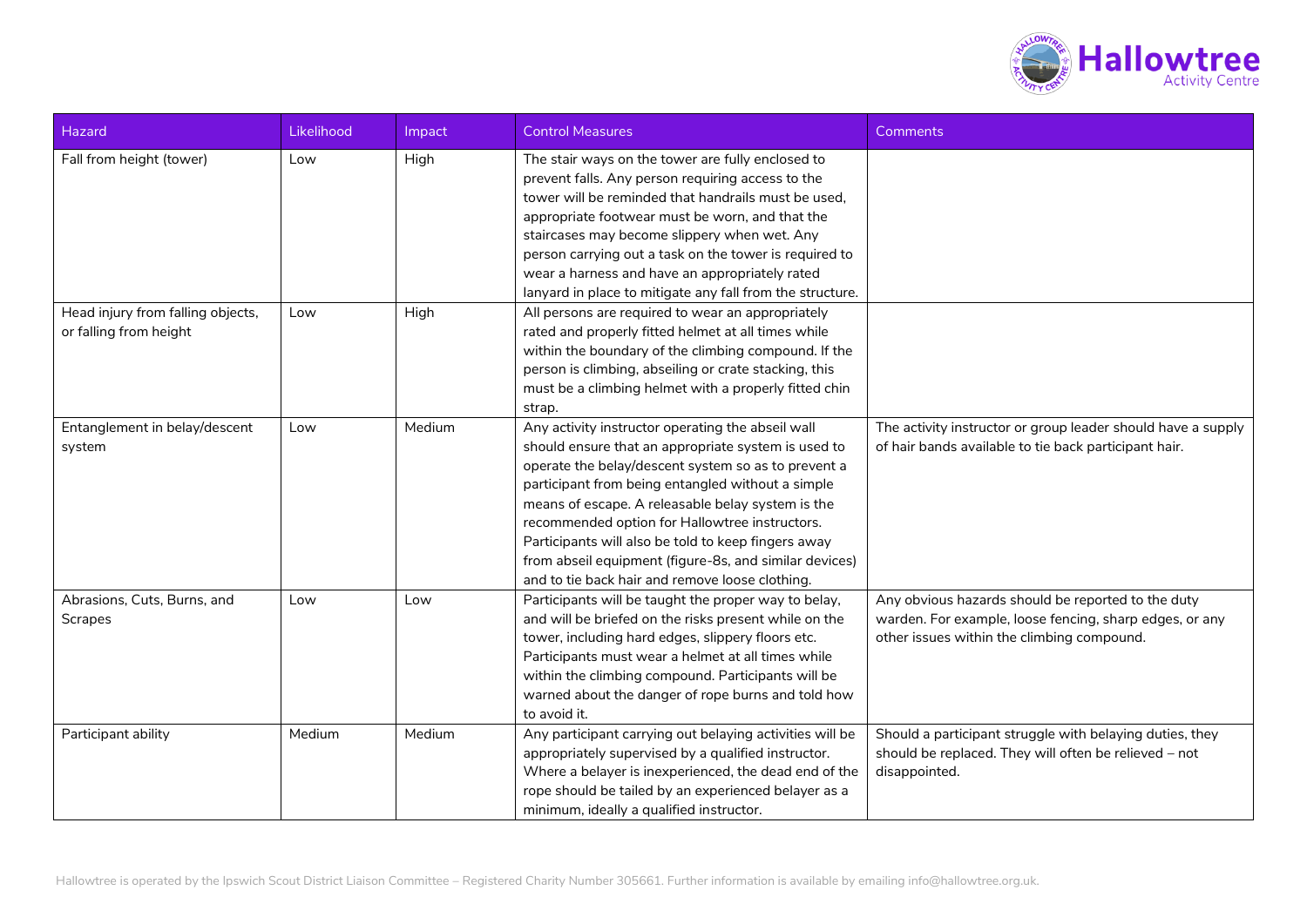# Air Rifle Shooting – Risk Assessment



*Note 1: for the purposes of this risk assessment "Activity Instructor" refers to the qualified adult in charge of the activity. Note 2: The Hallowtree Generic Risk Assessment also applies in addition to any activity-specific risk assessment. Note 3: Any accident or near-miss must be reported via the site reporting system. Contact a duty warden for further details if required.*

| <b>Hazard</b>                | Likelihood | Impact | <b>Control Measures</b>                                                                                             | Comments                                                    |
|------------------------------|------------|--------|---------------------------------------------------------------------------------------------------------------------|-------------------------------------------------------------|
| Instructor competence        | Low        | High   | Instructors will hold current qualifications for the<br>appropriate level. The restrictions of these qualifications |                                                             |
|                              |            |        | will be adhered to at all times.                                                                                    |                                                             |
| Participant and spectator    | Low        | Medium | The activity instructor is responsible for ensuring that                                                            | We recommend that group sizes are kept small and that       |
| behaviour                    |            |        | waiting participants and spectators are in a safe area                                                              | those waiting to take part are kept in one controlled area, |
|                              |            |        | and will not interfere with those taking part. The                                                                  | with an appropriate number of leaders available.            |
|                              |            |        | instructor will not allow themselves to become                                                                      |                                                             |
|                              |            |        | distracted by waiting groups while leading a shooting                                                               |                                                             |
|                              |            |        | activity.                                                                                                           |                                                             |
| Pellet ricochet              | Medium     | Medium | Targets will be set up in such a way as to reduce the                                                               |                                                             |
|                              |            |        | risk of ricochet. Targets will be set up a minimum of five                                                          |                                                             |
|                              |            |        | meters from the shooting bench to prevent any                                                                       |                                                             |
|                              |            |        | ricocheting pellets from reaching any person.                                                                       |                                                             |
| Lead poisoning from pellets  | Low        | Medium | Participants will be warned during the safety briefing                                                              |                                                             |
|                              |            |        | that they should wash their hands after the activity, and                                                           |                                                             |
|                              |            |        | before handling food.                                                                                               |                                                             |
| Equipment failure or misfire | Low        | Low    | Participants will be informed during the safety briefing                                                            | Any guns requiring adjustment or repair will be removed     |
|                              |            |        | that they should not attempt to clear any misfires                                                                  | from service to prevent them being accidentally used by     |
|                              |            |        | themselves, and that they should inform the activity                                                                | participants.                                               |
|                              |            |        | instructor immediately should their gun jam. Equipment                                                              |                                                             |
|                              |            |        | will be inspected at an appropriate interval by a                                                                   |                                                             |
|                              |            |        | competent person to ensure proper operation.                                                                        |                                                             |
| Shoulder injury              | Low        | Low    | Participants will be taught the proper way in which to                                                              |                                                             |
|                              |            |        | handle the gun to reduce the risk of shoulder injury                                                                |                                                             |
|                              |            |        | from recoil. Care should be taken to ensure that the                                                                |                                                             |
|                              |            |        | participants can safely operate the guns with                                                                       |                                                             |
|                              |            |        | consideration given to their age and ability.                                                                       |                                                             |
| Intrusion on the range       | Medium     | High   | The activity instructor will be the range safety officer                                                            |                                                             |
|                              |            |        | for this activity. The decision of the activity instructor is                                                       |                                                             |
|                              |            |        | final, and any person or animal trespassing on the                                                                  |                                                             |
|                              |            |        | range will result in an immediate suspension of the                                                                 |                                                             |
|                              |            |        | activity. At the start of the session, participants and                                                             |                                                             |
|                              |            |        | spectators will be informed that they may not enter the                                                             |                                                             |
|                              |            |        | range until told to do so by the range safety officer.                                                              |                                                             |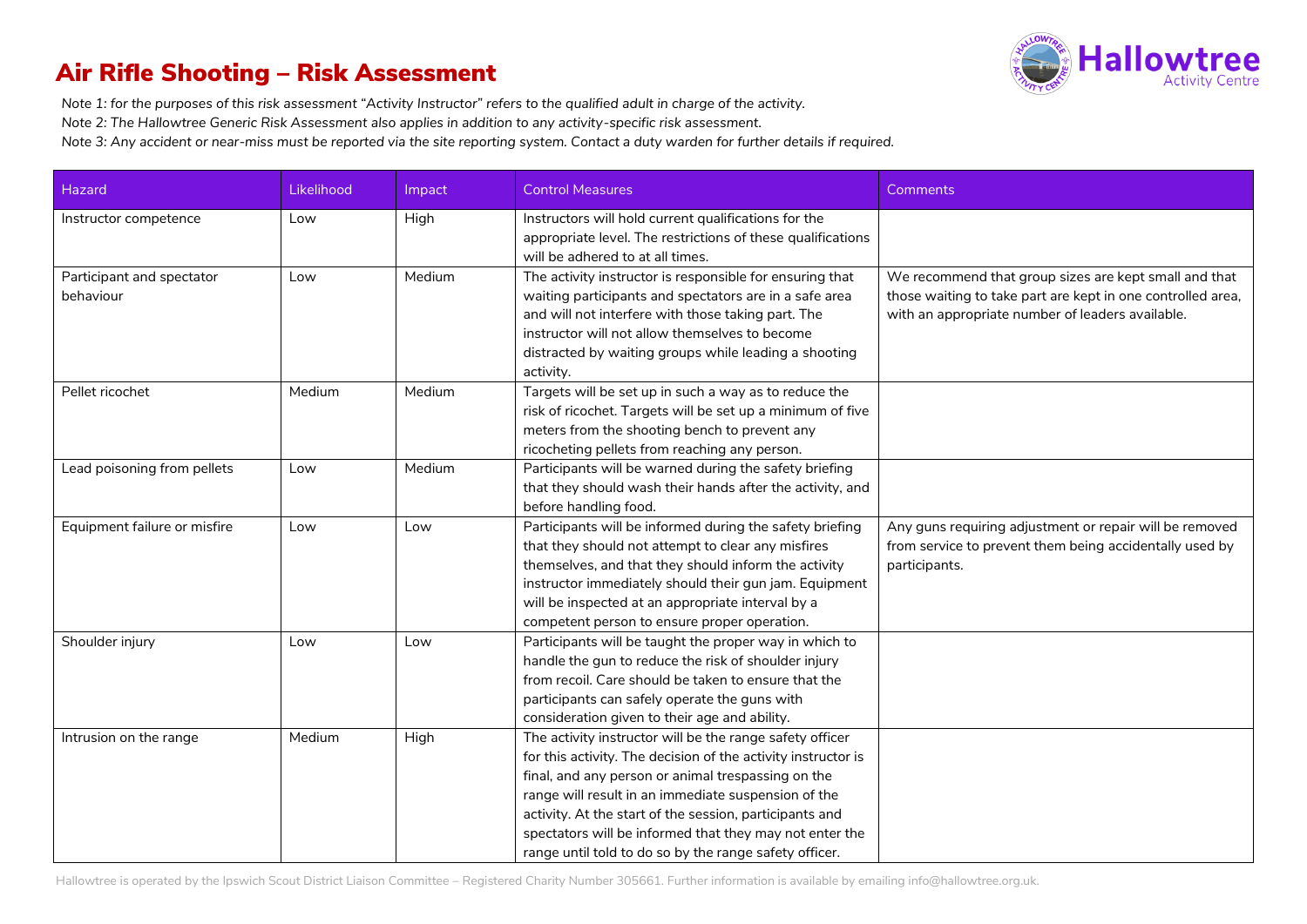

| Hazard                                   | Likelihood | Impact | <b>Control Measures</b>                                                                                                                             | Comments |
|------------------------------------------|------------|--------|-----------------------------------------------------------------------------------------------------------------------------------------------------|----------|
| Collection of targets/resetting<br>range | Low        | Medium | The activity instructor will brief participants on the<br>process for the safe retrieval of paper targets and<br>resetting of any reactive targets. |          |
| Participant ability                      | Medium     | Medium | If there is any doubt of a participant's ability to safely<br>operate the gin, they will not be permitted to continue<br>with the activity.         |          |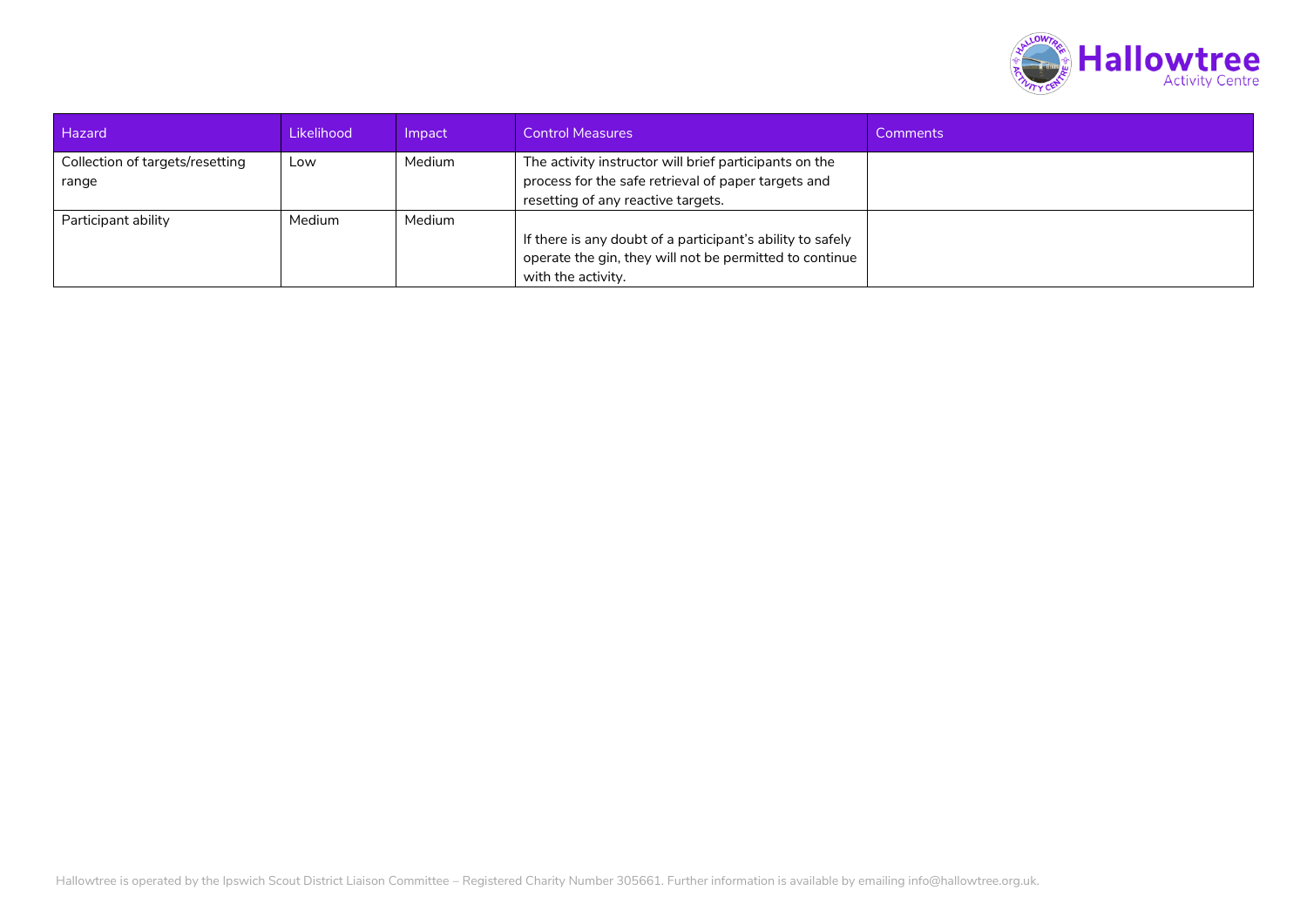## Archery – Risk Assessment



*Note 1: for the purposes of this risk assessment "Activity Instructor" refers to the qualified adult in charge of the activity. Note 2: The Hallowtree Generic Risk Assessment also applies in addition to any activity-specific risk assessment. Note 3: Any accident or near-miss must be reported via the site reporting system. Contact a duty warden for further details if required.*

| <b>Hazard</b>                                | Likelihood | Impact | <b>Control Measures</b>                                                                                                                                                                                                                                                                                                                                                                                                            | Comments                                                                                                                                                    |
|----------------------------------------------|------------|--------|------------------------------------------------------------------------------------------------------------------------------------------------------------------------------------------------------------------------------------------------------------------------------------------------------------------------------------------------------------------------------------------------------------------------------------|-------------------------------------------------------------------------------------------------------------------------------------------------------------|
| Instructor competence                        | Low        | High   | The activity instructor must be qualified to the specified<br>level required to instruct this activity. For scouting, this<br>is the Scouting Permit, or the GNAS ticket.                                                                                                                                                                                                                                                          | For the purposes of this activity, the activity instructor<br>will act as the range marshal.<br>Any decision of the range marshal will be treated as final. |
| Trespass by person or animal on<br>the range | Low        | High   | The activity instructor will check the boundaries of the<br>archery range prior to each session.<br>The activity instructor will ensure that all participants<br>know the stop signal, a whistle or verbal command.                                                                                                                                                                                                                |                                                                                                                                                             |
| Unauthorised use of Archery<br>equipment     | Medium     | High   | Hallowtree has a secure storage area for archery<br>equipment. Activity instructors will ensure all<br>equipment is returned to this store following every<br>session.                                                                                                                                                                                                                                                             |                                                                                                                                                             |
| Misunderstanding of range<br>commands        | Low        | Medium | The activity instructor will ensure that participants and<br>those waiting to shoot are aware of the range<br>commands. GNAS approved commands will be used.                                                                                                                                                                                                                                                                       |                                                                                                                                                             |
| Failure of equipment                         | Low        | High   | Hallowtree will complete periodic inspections of all<br>archery equipment to ensure any defective items are<br>removed from service. The activity instructor should<br>perform a check of all equipment being used prior to<br>each session.                                                                                                                                                                                       |                                                                                                                                                             |
| Impact from rear of arrow                    | Medium     | Medium | Participants will be instructed on the proper way to<br>load an arrow so as to minimise the risk of an<br>accidental impact.                                                                                                                                                                                                                                                                                                       |                                                                                                                                                             |
| Misfire or entanglement of the<br>bow string | Medium     | Medium | The activity instructor will ensure that any equipment is<br>suitable for the participants engaging in the activity.<br>Consideration should be made to size, height, arm span<br>and bow poundage etc. Participants must be suitably<br>dressed for the activity, avoiding baggy clothing and<br>ensuring that long hair is tied back. Loose jewellery<br>should be removed to prevent the risk of snagging on<br>the bow string. |                                                                                                                                                             |
| Ricochet                                     | Low        | Medium | The activity instructor will ensure that the archery<br>range is appropriately laid out per the approved plans,<br>and that spectators are waiting in a suitable location to<br>minimise the risk of injury from ricochet.                                                                                                                                                                                                         |                                                                                                                                                             |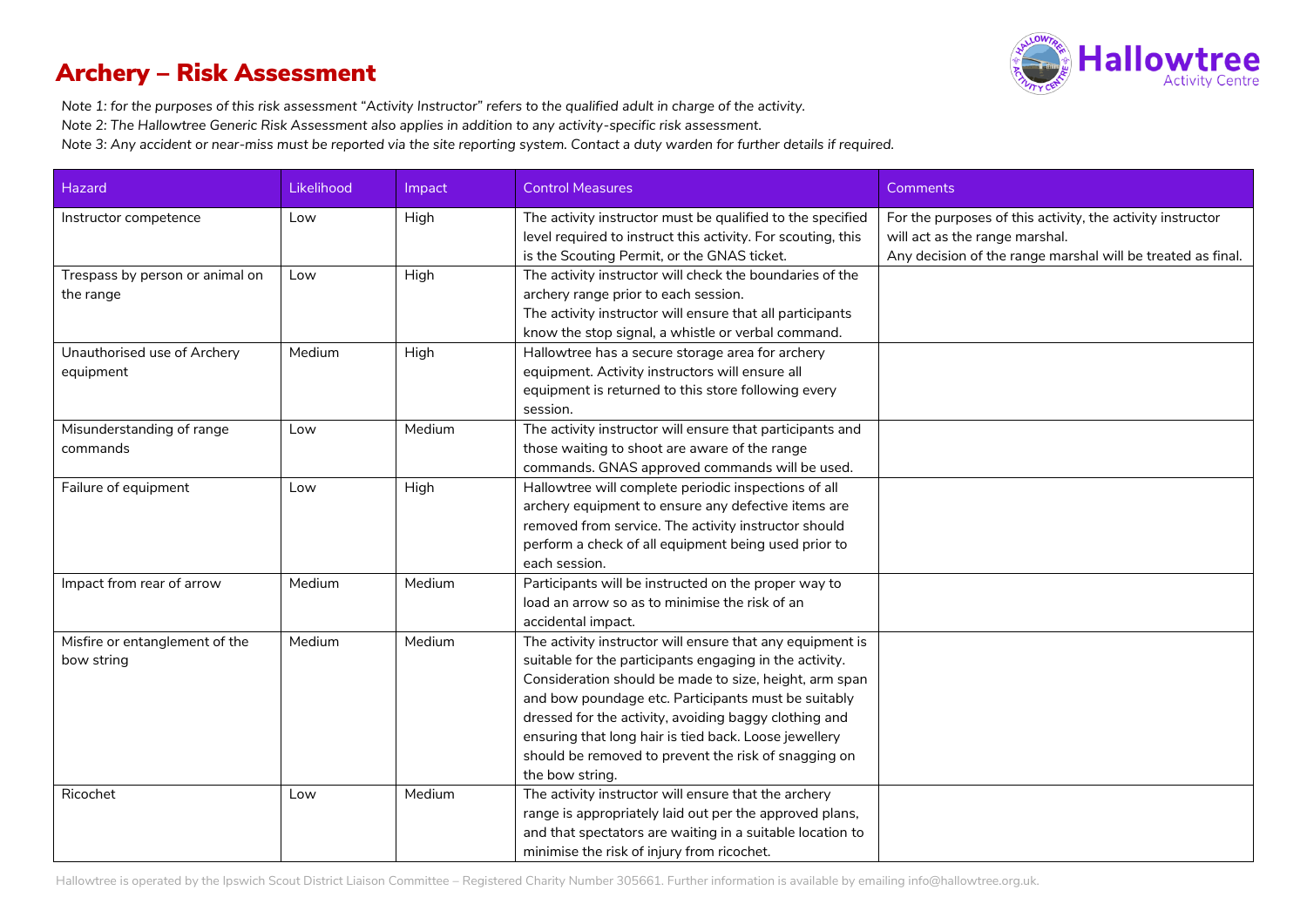

| Hazard                                                           | Likelihood | Impact | <b>Control Measures</b>                                                                                                                                                                                                                                                                                                                                                                                                                                                                                                                           | Comments |
|------------------------------------------------------------------|------------|--------|---------------------------------------------------------------------------------------------------------------------------------------------------------------------------------------------------------------------------------------------------------------------------------------------------------------------------------------------------------------------------------------------------------------------------------------------------------------------------------------------------------------------------------------------------|----------|
| Participant inability due to<br>medical conditions or similar    | Low        | Medium | The activity instructor shall ensure that participants<br>with additional needs have adequate supervision. Any<br>pre-existing injuries of temporary conditions (e.g.<br>muscle strains) should be evaluated before<br>participation. If any doubt exists, the participant should<br>be instructed on a 1:1 basis.                                                                                                                                                                                                                                |          |
| Injury to forearm from bow string                                | Low        | Medium | Bracers should be worn by all participants, and lose<br>clothing should be kept away from the bow string.<br>The activity instructor shall demonstrate the proper<br>drawing and firing technique to participants, to mitigate<br>the risk of impact to the forearm area. Participants with<br>hyper-mobility will be advised appropriately.                                                                                                                                                                                                      |          |
| Participants trespassing on range<br>or ignoring safety commands | Low        | High   | The activity instructor will ensure that the range is<br>properly marked at the start of the session. Participants<br>will be reminded to take this seriously, and that feet<br>should be placed either side of the firing line before<br>picking up the bow.<br>The activity instructor will exhibit firm leadership<br>towards participants who repeatedly fail to follow<br>instructions. A participant may be removed from the<br>activity at the discretion of the activity instructor, with<br>explanation being given to the group leader. |          |
| Participant and spectator<br>behaviour                           | Medium     | Medium | The activity instructor will ensure that waiting<br>participants and spectators are under the supervision of<br>a suitable adult, ideally a leader. Where a participant<br>persistently flouts rules and instructions, they will be<br>removed from the activity. Distraction of participants by<br>persons waiting should be considered inappropriate<br>behaviour.                                                                                                                                                                              |          |
| Arrow collection and carriage                                    | Medium     | Medium | A dynamic risk assessment shall be conducted by the<br>activity instructor, to gauge the suitability of<br>participants to collect their own arrows. If any doubt<br>exists, the activity instructor will collect the arrows on<br>the participants behalf.                                                                                                                                                                                                                                                                                       |          |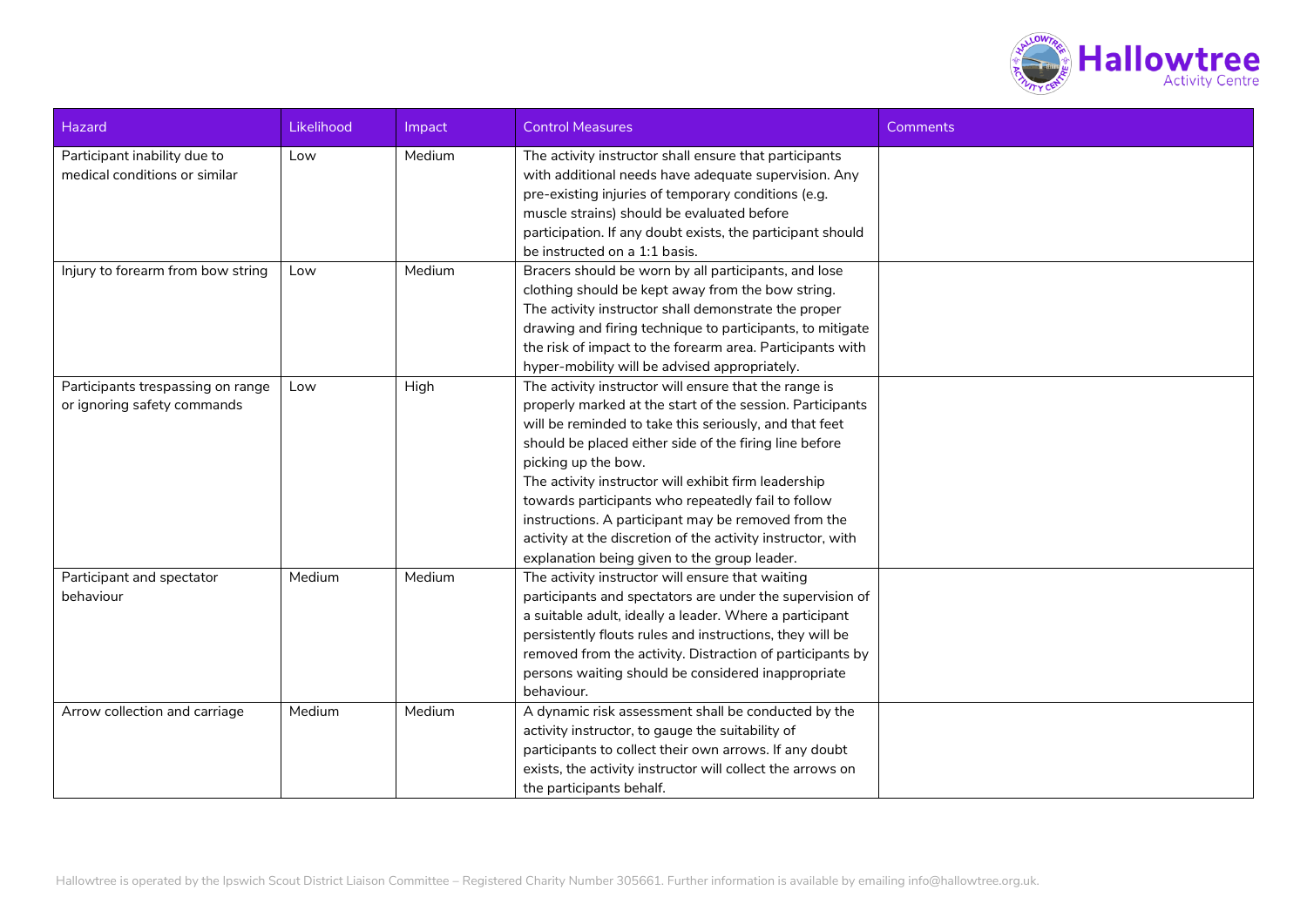#### Assault Course – Risk Assessment



*Note 1: This activity is self-led and does not require a qualified instructor.*

*Note 2: The Hallowtree Generic Risk Assessment also applies in addition to any activity-specific risk assessment.*

| Hazard               | Likelihood | <i>Impact</i> | <b>Control Measures</b>                                    | Comments                                                   |
|----------------------|------------|---------------|------------------------------------------------------------|------------------------------------------------------------|
| Fall from obstacle   | Low        | Medium        | Participants will be advised to keep three points of       |                                                            |
|                      |            |               | contact with the obstacle to prevent falls. Group          |                                                            |
|                      |            |               | leaders must ensure that the parameters of the activity    |                                                            |
|                      |            |               | are adjusted to suit the abilities of the participants.    |                                                            |
| Entrapment           | Low        | Medium        | Participants at risk of becoming stuck within obstacles    | Should an individual become trapped in the tubes, they     |
|                      |            |               | due to their size should not undertake those obstacles.    | should be advised to lay flat and relax, then assistance   |
|                      |            |               | or should have the parameters modified.                    | should be offered to slide them out. Consider the use of a |
|                      |            |               |                                                            | rope if necessary.                                         |
| Trips                | Medium     | Medium        | Participants should be advised to take care when           | Coloured ropes hanging from the rope traverse should       |
|                      |            |               | walking around the assault course compound due to          | provide a visual indicator of the hazard from the lower    |
|                      |            |               | the possibility of trip hazards.                           | wire rope.                                                 |
| Overloaded obstacles | Medium     | Medium        | Participants must be instructed that only one person       | Participants must not be allowed to play on the rope       |
|                      |            |               | should use each obstacle at any one time, to prevent       | traverse.                                                  |
|                      |            |               | overloads or collisions.                                   |                                                            |
| Splinters            | Low        | Low           | Group leaders should walk the course before the            | Speak to the duty warden if splinters are identified.      |
|                      |            |               | activity session to ensure there are no large splinters on |                                                            |
|                      |            |               | any of the wooden obstacles.                               |                                                            |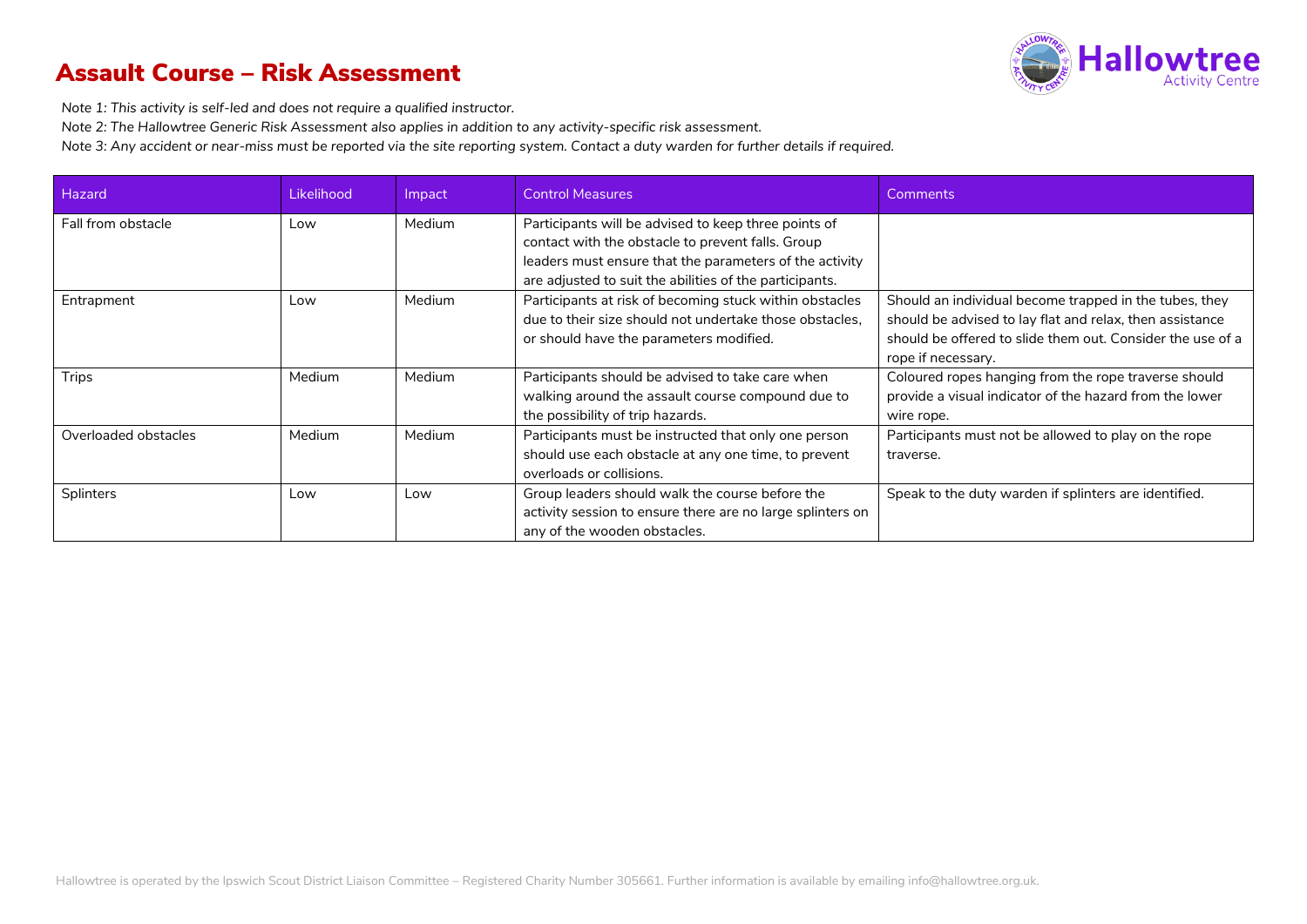#### Bat Detection – Risk Assessment

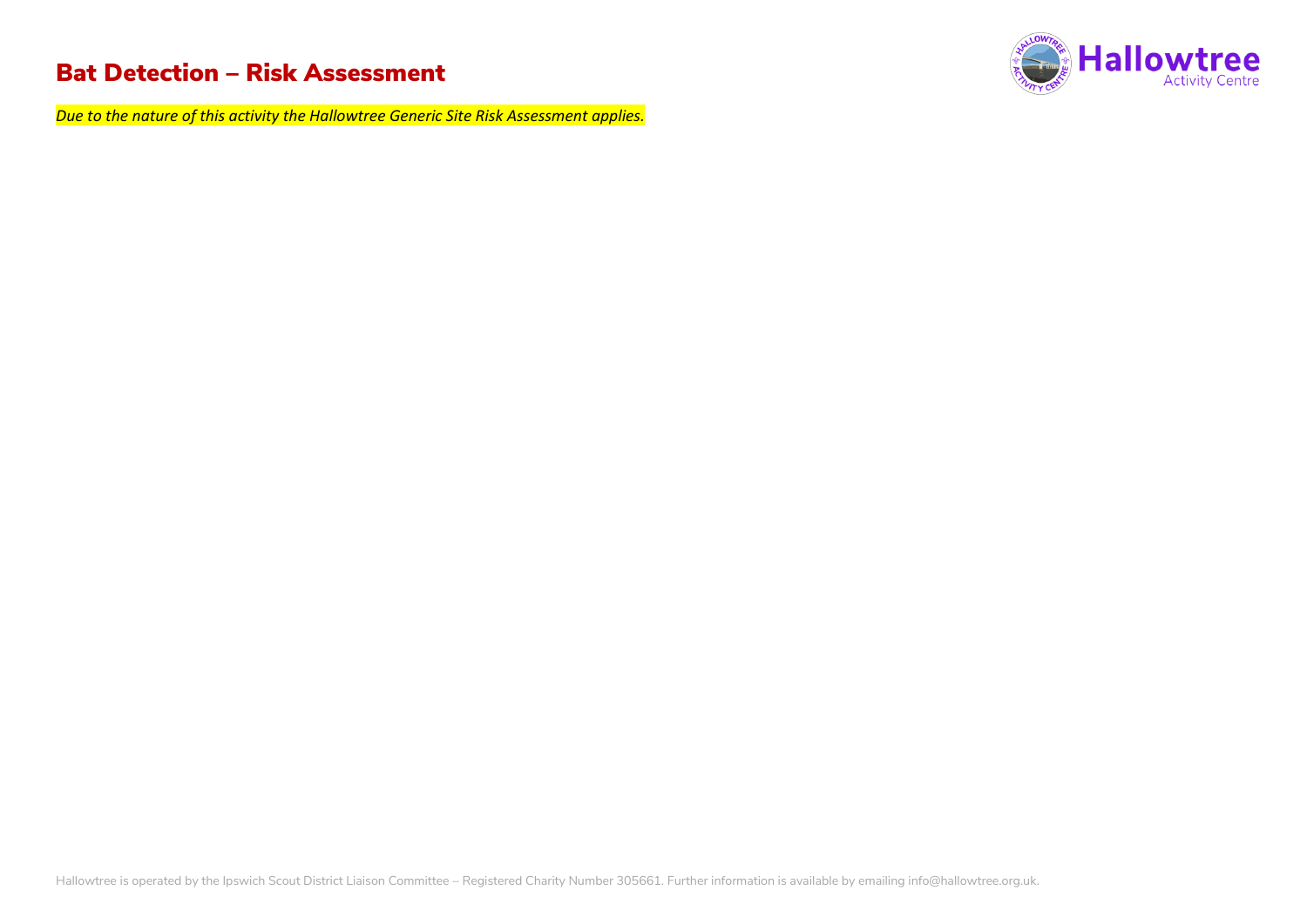#### Blind Trail – Risk Assessment

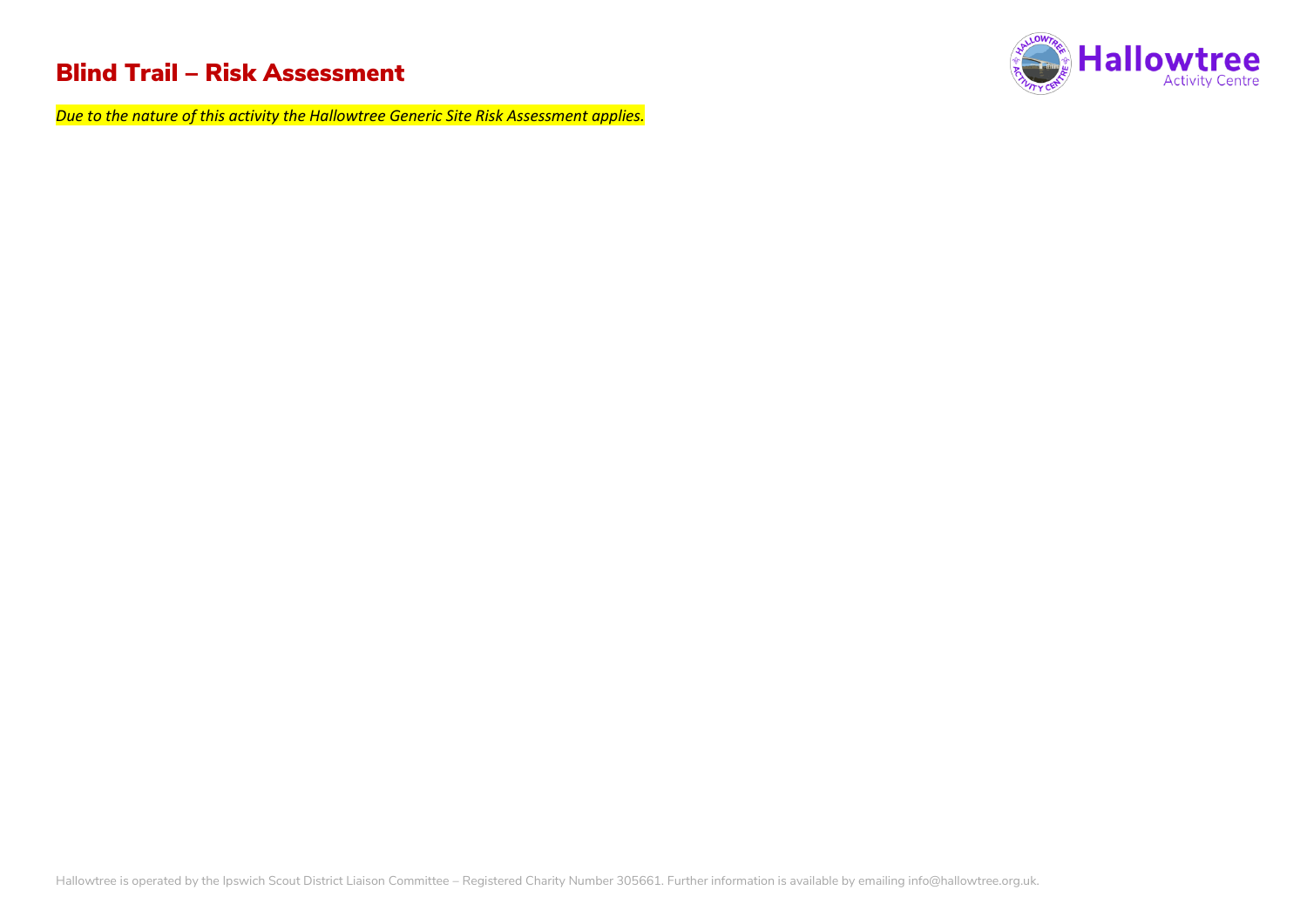## Go Karting – Risk Assessment



*Note 1: This activity is self-led and does not require a qualified instructor.*

*Note 2: The Hallowtree Generic Risk Assessment also applies in addition to any activity-specific risk assessment.*

| Hazard                         | Likelihood | Impact | <b>Control Measures</b>                                 | Comments                                                    |
|--------------------------------|------------|--------|---------------------------------------------------------|-------------------------------------------------------------|
| Go-kart failing to stop when   | Low        | Medium | Activity leaders responsible for ensuring participants  | Hallowtree are responsible for maintenance of go-karts      |
| brakes applied                 |            |        | are aware of how to use the brakes properly             | and safety checks at regular intervals                      |
| Spectators being hit by moving | Medium     | Medium | Activity leaders to ensure that the track is clear from | Instructions should be given in the form of a safety        |
| go-karts                       |            |        | participants and spectators prior to use                | briefing to participants by the activity leader for each    |
|                                |            |        |                                                         | session                                                     |
| Mechanical failure of go-kart  | Low        | High   | Hallowtree are responsible for maintenance of go-karts  | Instructions for the equipment can be obtained from the     |
|                                |            |        | and safety checks at regular intervals. As a sensible   | duty warden                                                 |
|                                |            |        | precaution, activity leaders should also check          |                                                             |
|                                |            |        | equipment before and periodically during activity       |                                                             |
|                                |            |        | sessions                                                |                                                             |
| Participant and spectator      | Low        | Medium | The activity leader is responsible for ensuring that    | We recommend that group sizes are kept small and that       |
| behaviour                      |            |        | waiting participants and spectators are in a safe area  | those waiting to take part are kept in a single, controlled |
|                                |            |        | and will not interfere with those on the track          | area                                                        |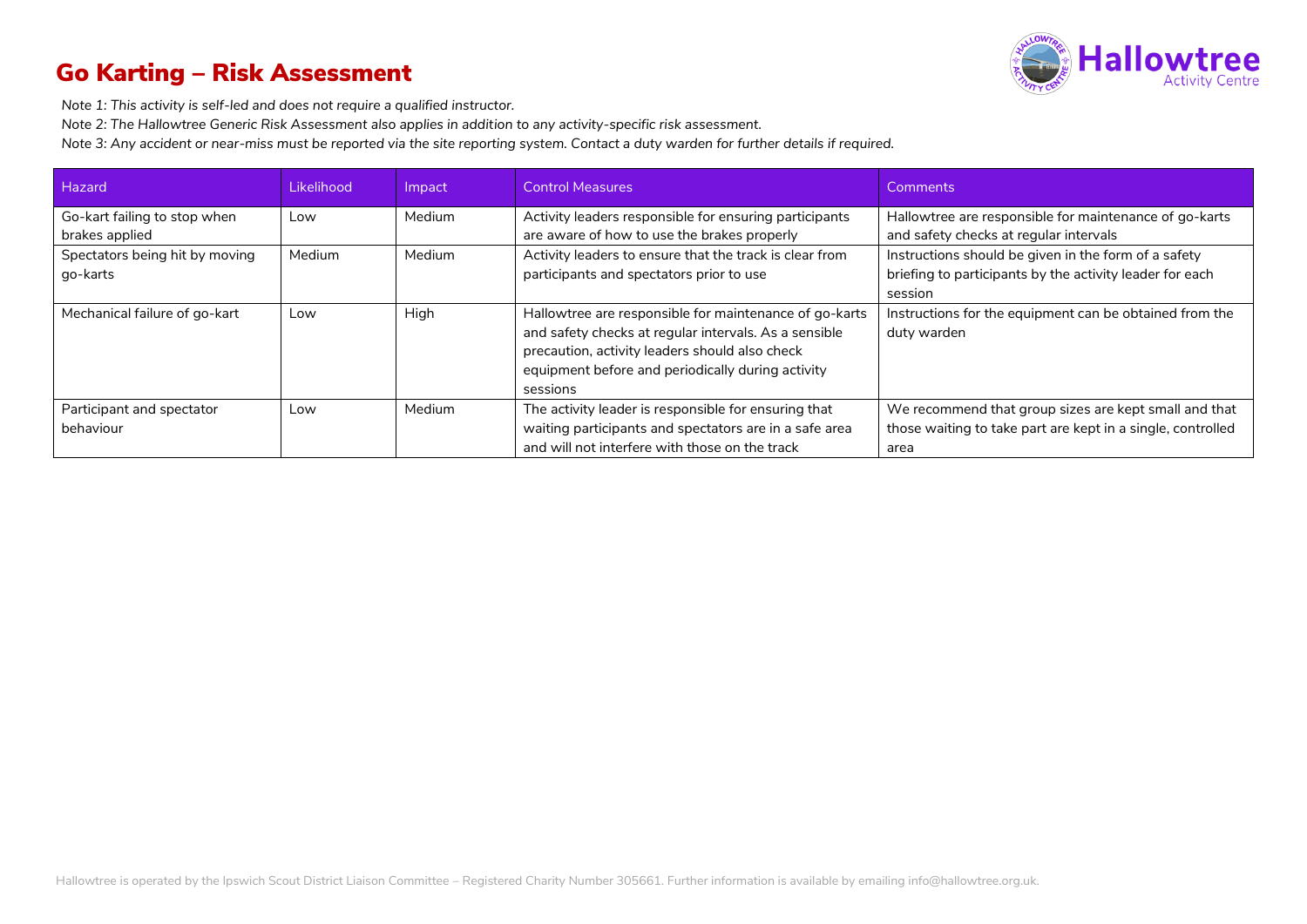#### Human Football – Risk Assessment

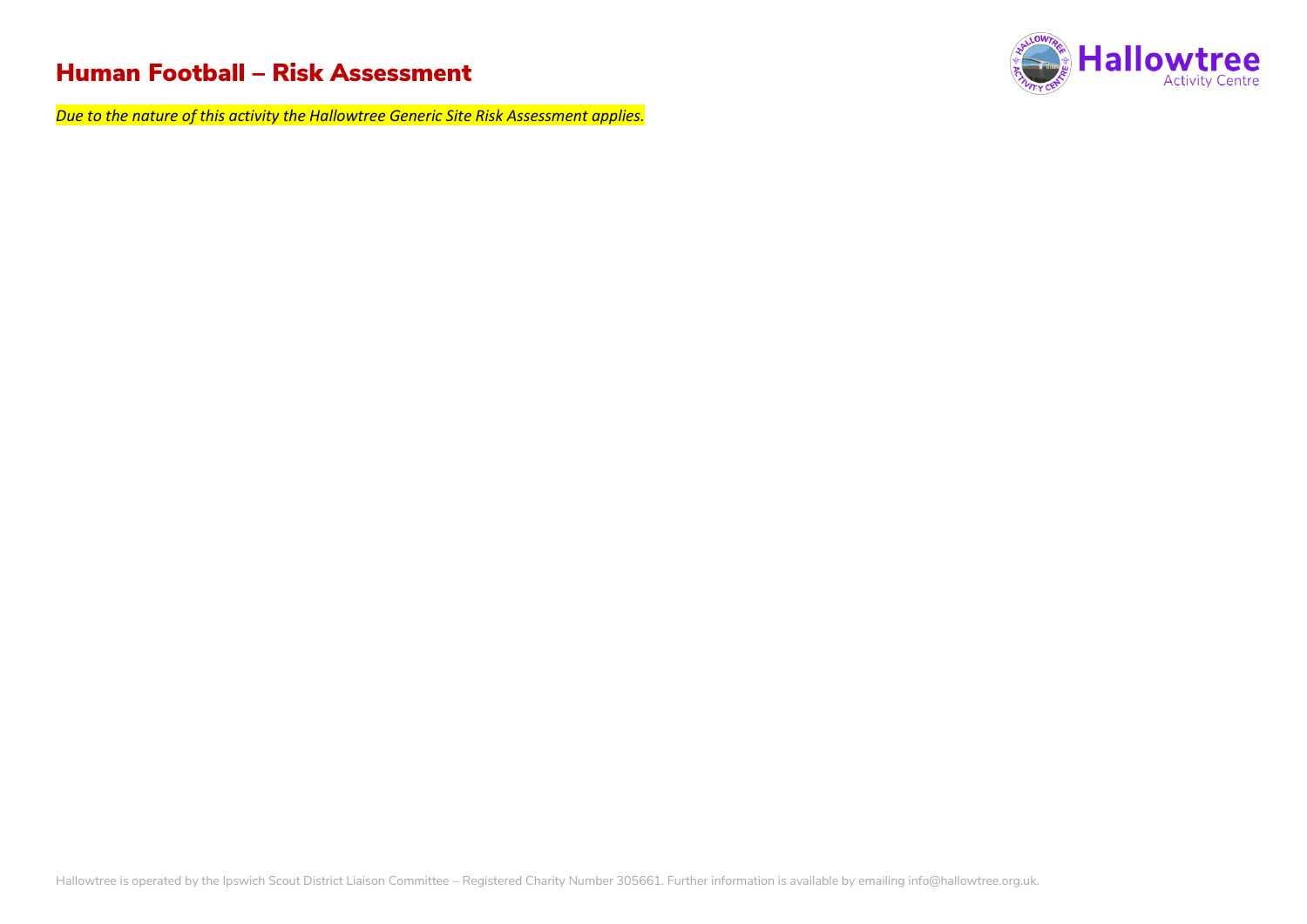## Laser Tag – Risk Assessment

Hallowtree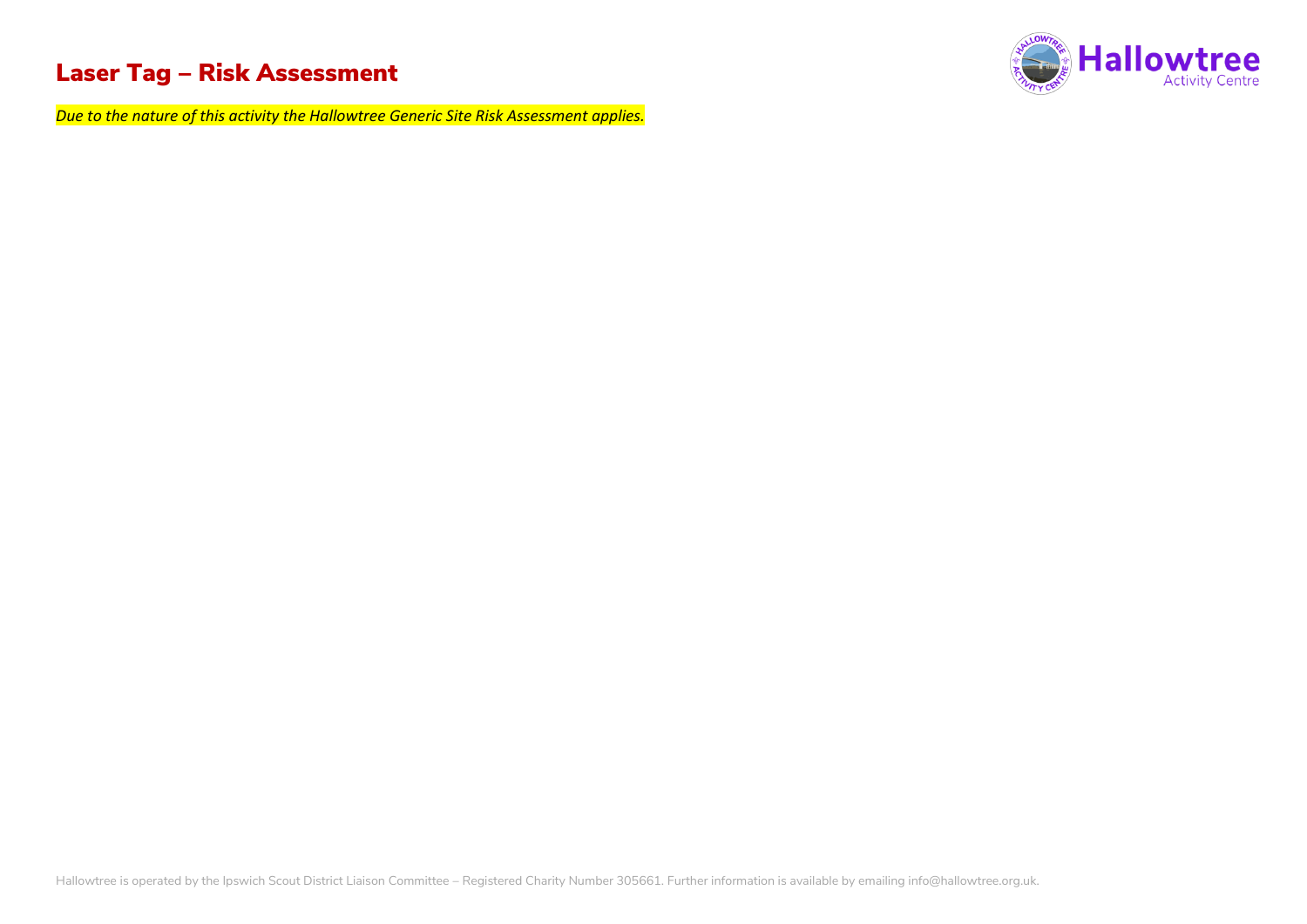## Orienteering – Risk Assessment

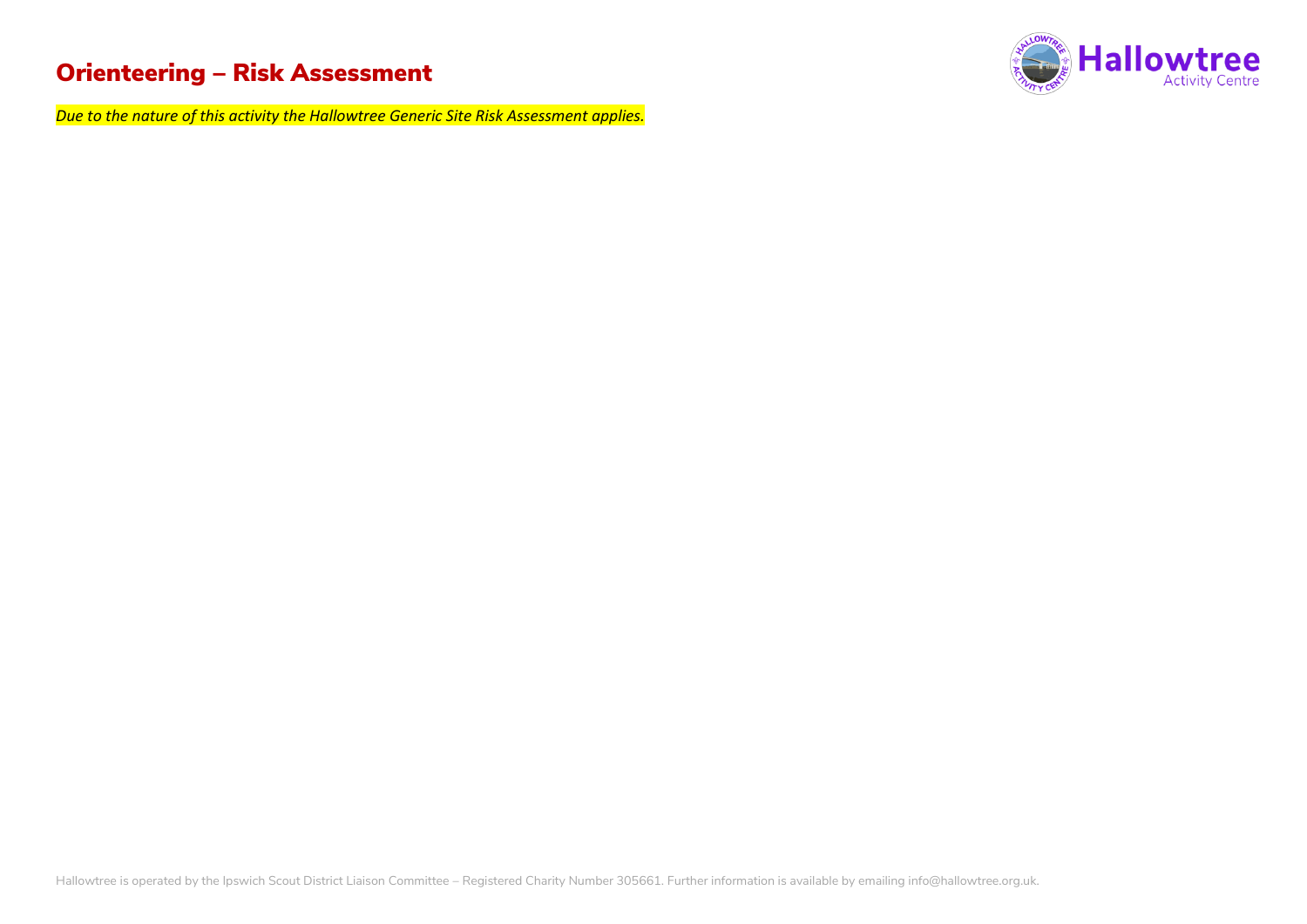#### Picture Trail – Risk Assessment

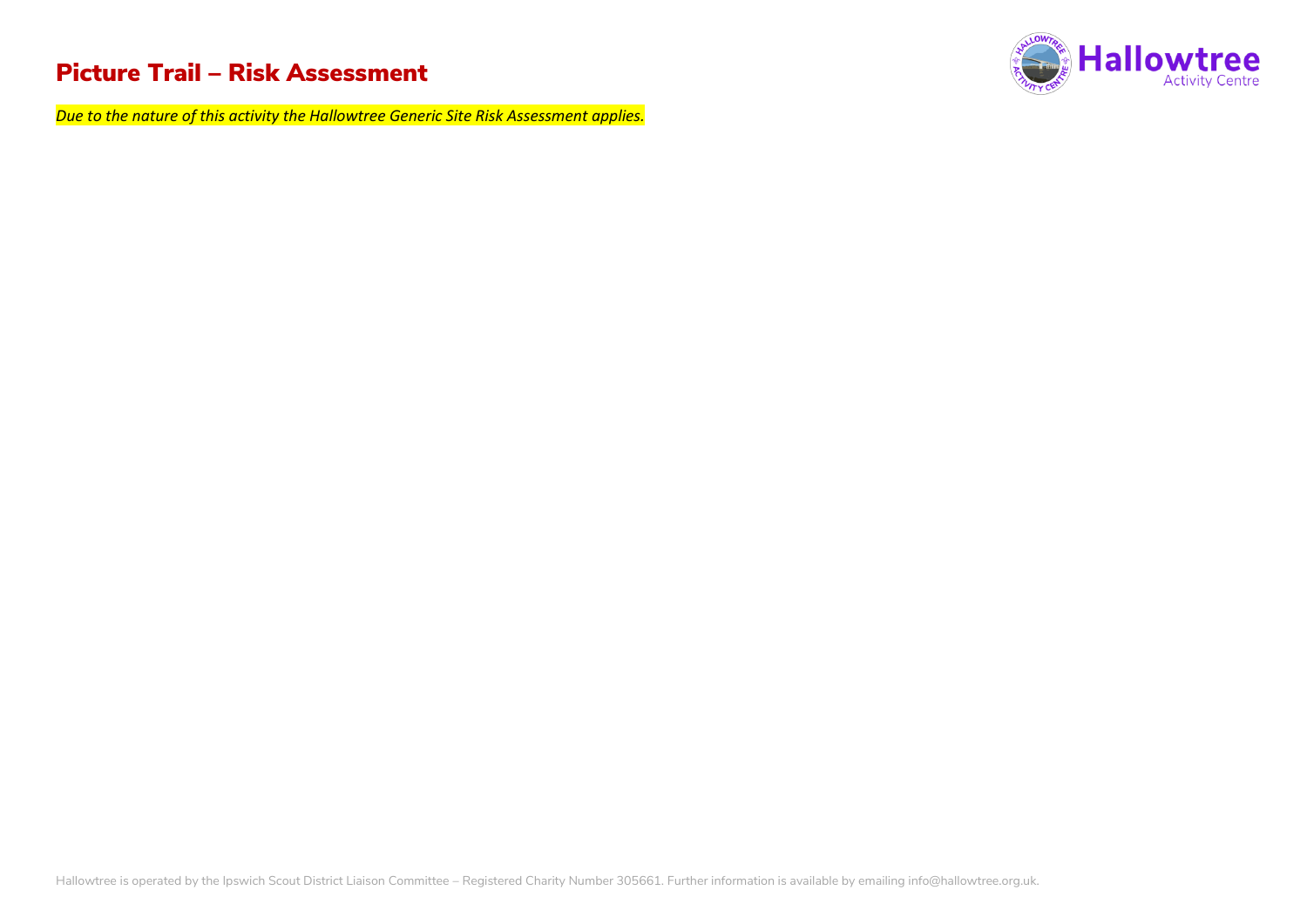## Sledging – Risk Assessment



*Note 1: This activity is self-led and does not require a qualified instructor.*

*Note 2: The Hallowtree Generic Risk Assessment also applies in addition to any activity-specific risk assessment.*

| Hazard                            | Likelihood | Impact        | <b>Control Measures</b>                                 | <b>Comments</b>                                               |
|-----------------------------------|------------|---------------|---------------------------------------------------------|---------------------------------------------------------------|
| Sledge failing to stop when       | Low        | Medium        | Activity leaders responsible for ensuring participants  | Hallowtree are responsible for maintenance of sledges and     |
| brakes applied                    |            |               | are aware of how to use the brakes properly             | safety checks at regular intervals                            |
| Sledge steering being affected by | Medium     | Medium        | Activity leaders to inspect the track prior to each     | A push broom can be made available upon request to the        |
| objects on track                  |            |               | session and during the activity to ensure that nothing  | duty warden                                                   |
|                                   |            |               | has fallen onto the track                               |                                                               |
| Spectators being hit by moving    | Medium     | <b>Medium</b> | Activity leaders to ensure that the track is clear from | Instructions should be given in the form of a safety briefing |
| sledges                           |            |               | participants and spectators prior to use                | to participants by the activity leader for each session       |
| Injury to limbs overhanging the   | Medium     | Medium        | Participants to be instructed on how to safely sit in   | Participants must hold the brake handles with their hands,    |
| side of the sledge                |            |               | the sledge by an activity leader. Limit the number of   | and keep limbs within the sledge                              |
|                                   |            |               | participants sledging at any one time to a sensible     |                                                               |
|                                   |            |               | number                                                  |                                                               |
| Mechanical failure of sledge      | Low        | High          | Hallowtree are responsible for maintenance of           | Instructions for the equipment can be obtained from the       |
|                                   |            |               | sledges and safety checks at regular intervals. As a    | duty warden                                                   |
|                                   |            |               | sensible precaution, activity leaders should also check |                                                               |
|                                   |            |               | equipment before and periodically during activity       |                                                               |
|                                   |            |               | sessions                                                |                                                               |
| Participant and spectator         | Low        | Medium        | The activity leader is responsible for ensuring that    | We recommend that group sizes are kept small and that         |
| behaviour                         |            |               | waiting participants and spectators are in a safe area  | those waiting to take part are kept in a single, controlled   |
|                                   |            |               | and will not interfere with those on the track          | area                                                          |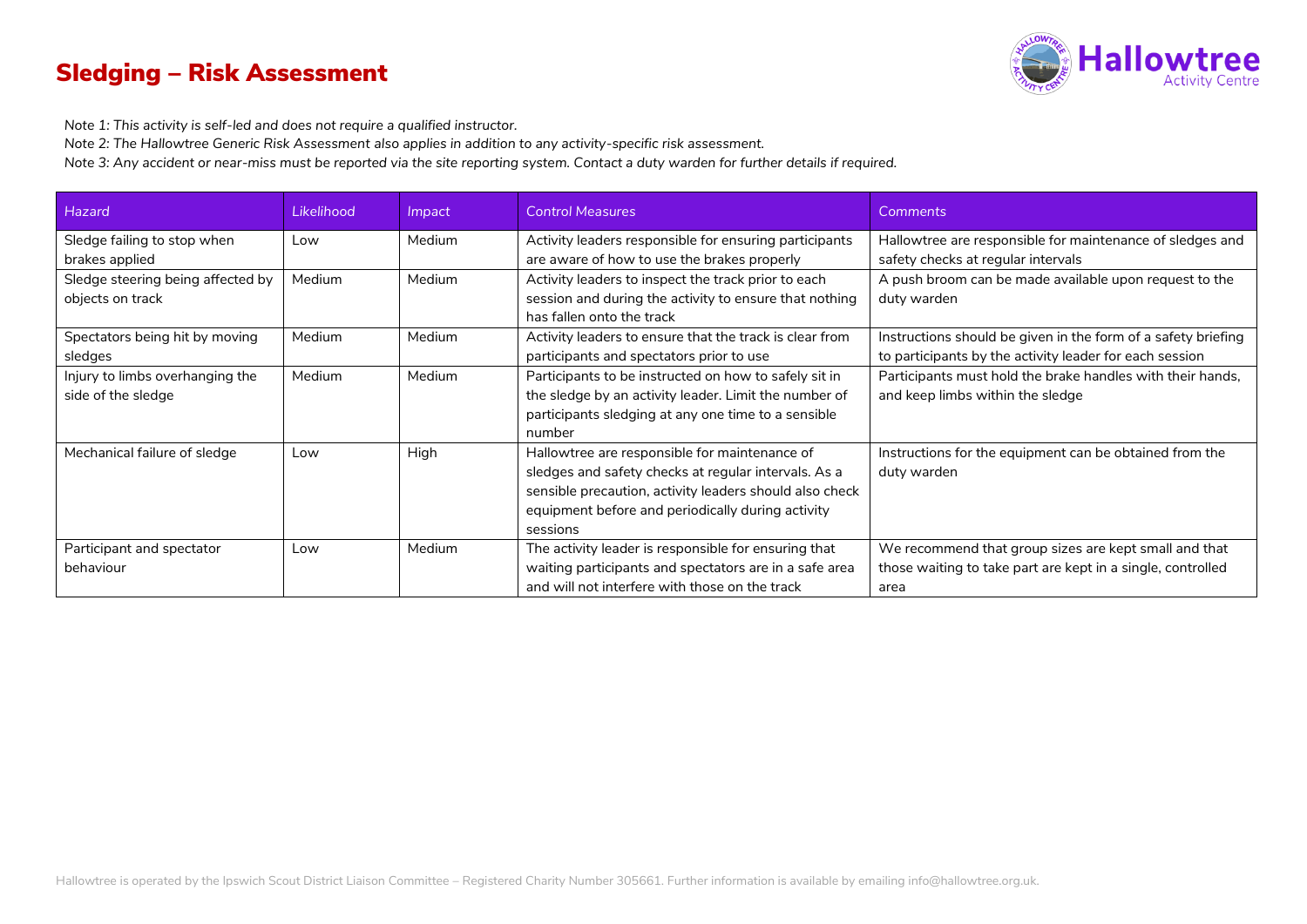## Stargazing – Risk Assessment

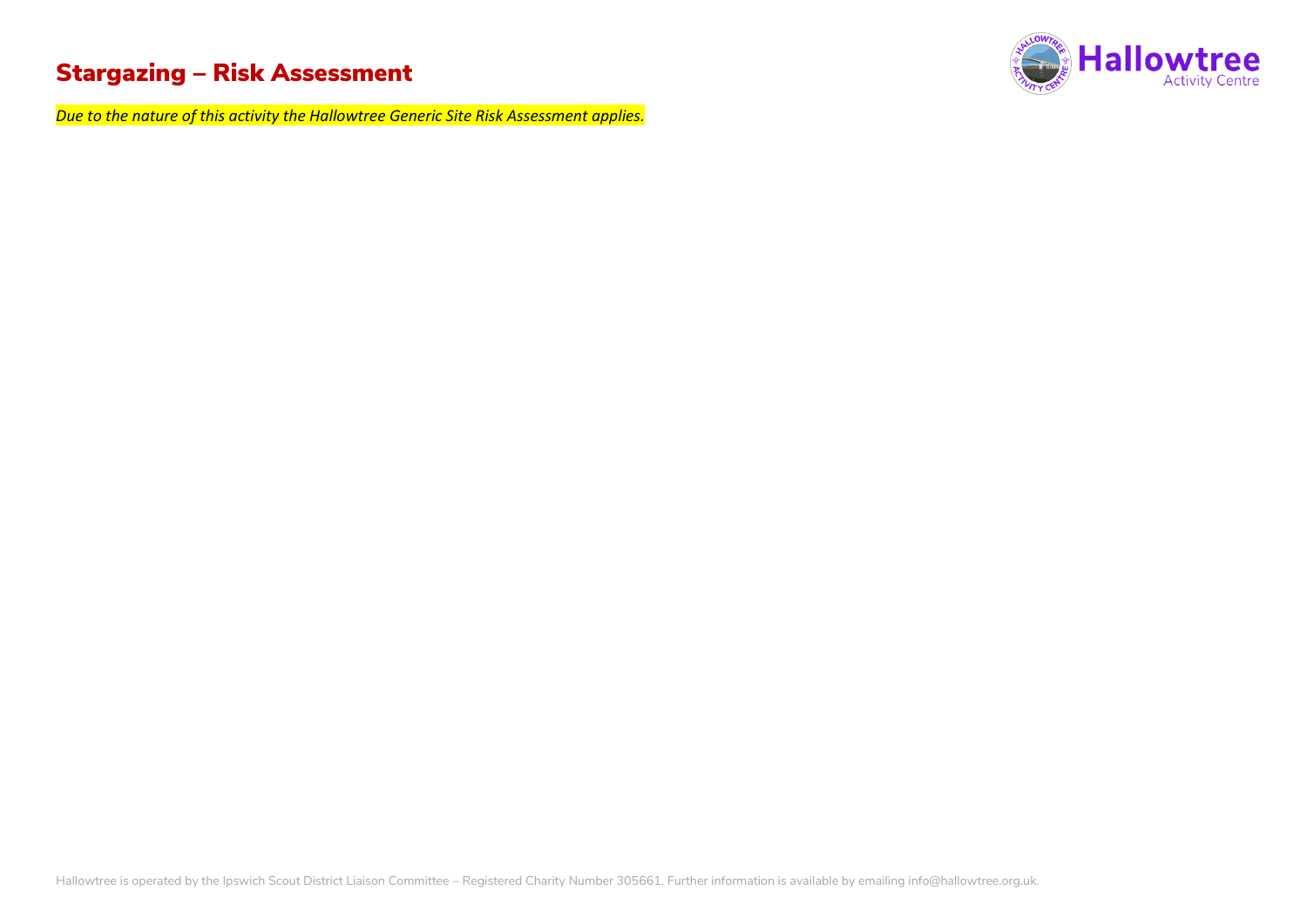#### Sun Dial – Risk Assessment

Hallowtree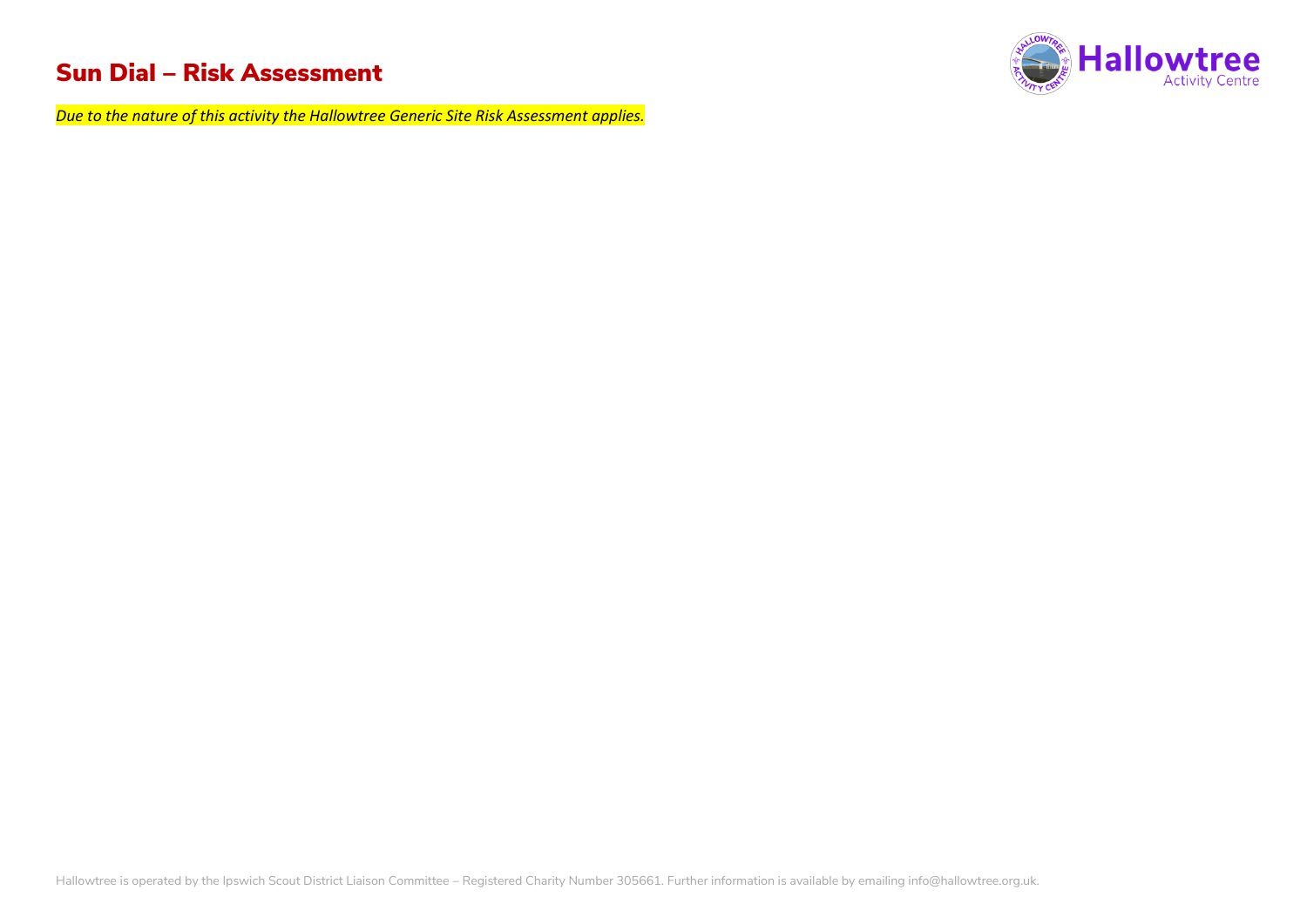#### Tomahawk Throwing – Risk Assessment



*Note 1: This activity does not require a qualified instructor, however any person leading this activity must have attended a training session at Hallowtree for the safe use of the facility. Note 2: The Hallowtree Generic Risk Assessment also applies in addition to any activity-specific risk assessment.*

| Hazard                                 | Likelihood | Impact | <b>Control Measures</b>                                                                                                                                                                                                                                                                                                                                              | <b>Comments</b>                                                                                  |
|----------------------------------------|------------|--------|----------------------------------------------------------------------------------------------------------------------------------------------------------------------------------------------------------------------------------------------------------------------------------------------------------------------------------------------------------------------|--------------------------------------------------------------------------------------------------|
| Bladed object hitting a person         | Low        | High   | The activity leader will ensure that the throwing range<br>boundaries are in place and are not damaged prior to<br>every activity. The activity will be run in accordance<br>with all guidelines with a proper wait line and throw<br>line set up to prevent objects hitting anybody. The area<br>to the rear of the targets will be sterile                         |                                                                                                  |
| Participant ability                    | Medium     | Medium | The activity leader will spend time demonstrating the<br>proper throwing technique for each projectile to all<br>participants. The activity instructor should ensure that<br>participants are using the appropriate projectile for their<br>size and strength.                                                                                                       |                                                                                                  |
| Use of damaged equipment               | Low        | Medium | All equipment will be inspected periodically by<br>Hallowtree staff. The activity leader should check all<br>equipment prior to any session to ensure proper<br>function.                                                                                                                                                                                            | A file will be made available to activity leaders to remove<br>bumps and burrs on knife handles. |
| Misuse of equipment                    | Medium     | High   | Equipment will be stored in a secure area at the end of<br>each session. Care should be taken to ensure all items<br>of equipment are collected at the end of each session.                                                                                                                                                                                          |                                                                                                  |
| Participant and spectator<br>behaviour | Medium     | Medium | The activity instructor will ensure that waiting<br>participants and spectators are under the supervision of<br>a suitable adult, ideally a leader. Where a participant<br>persistently flouts rules and instructions, they will be<br>removed from the activity. Distraction of participants by<br>persons waiting should be considered inappropriate<br>behaviour. |                                                                                                  |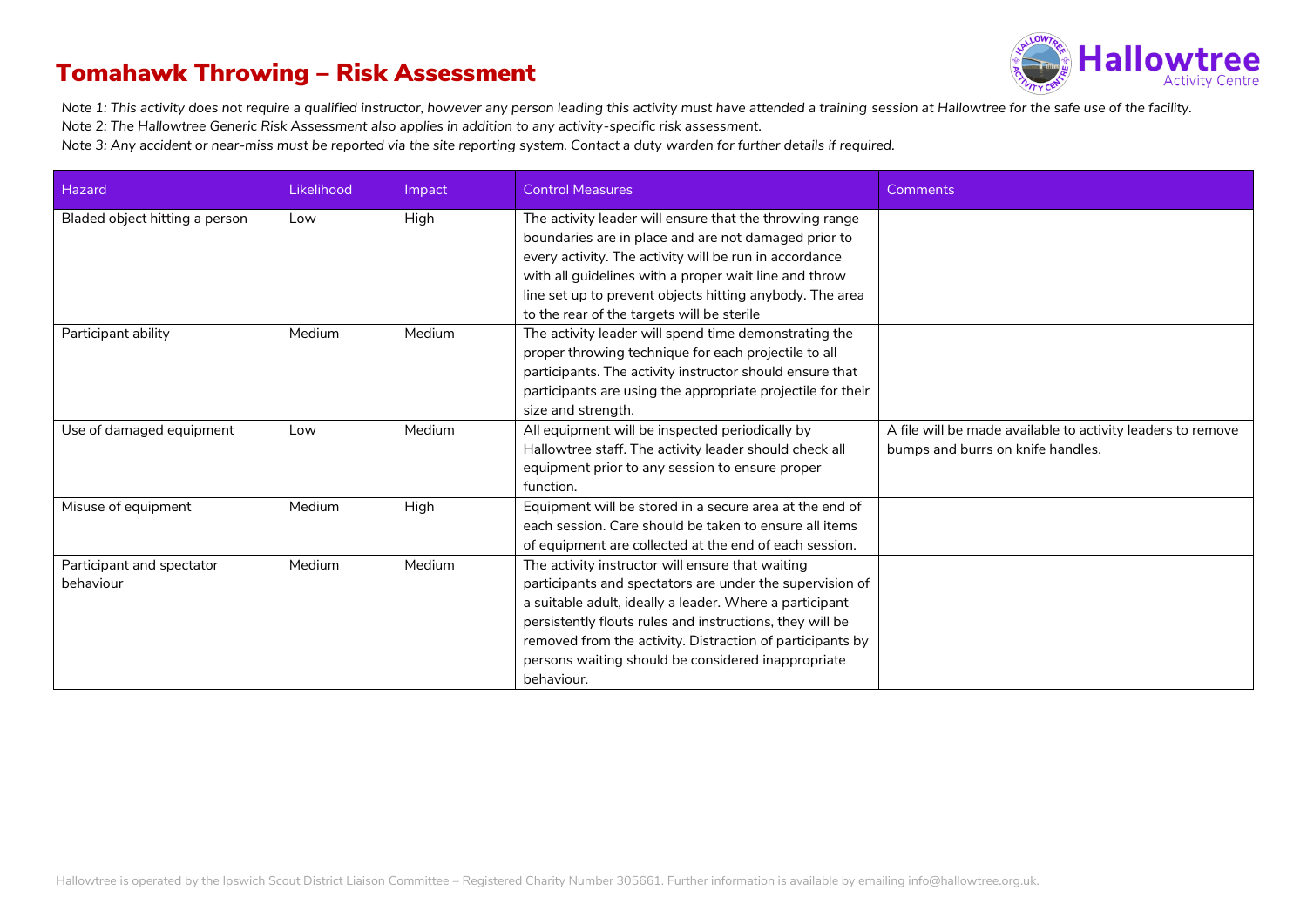#### Tree Identification – Risk Assessment

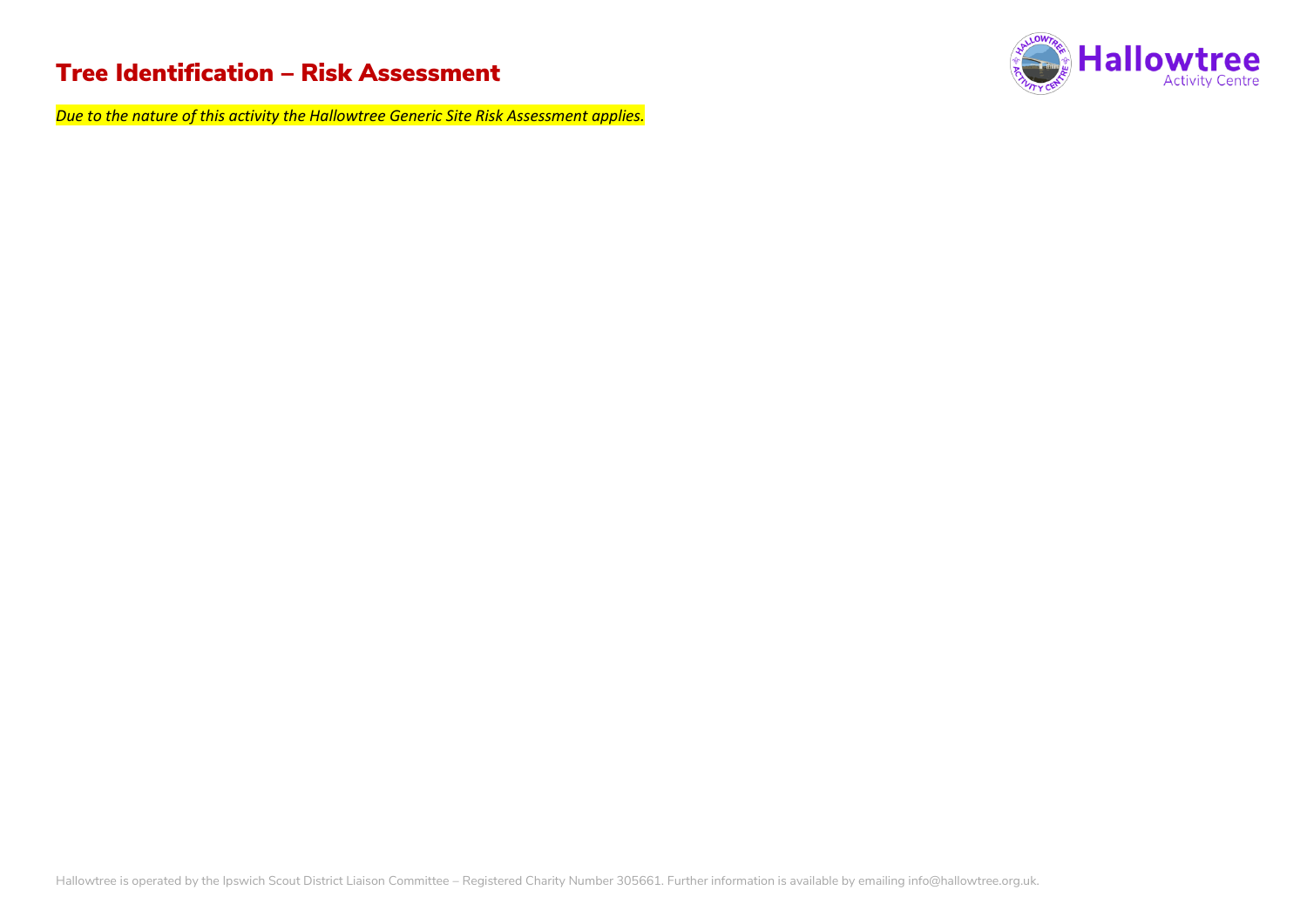## Tree Survey – Risk Assessment

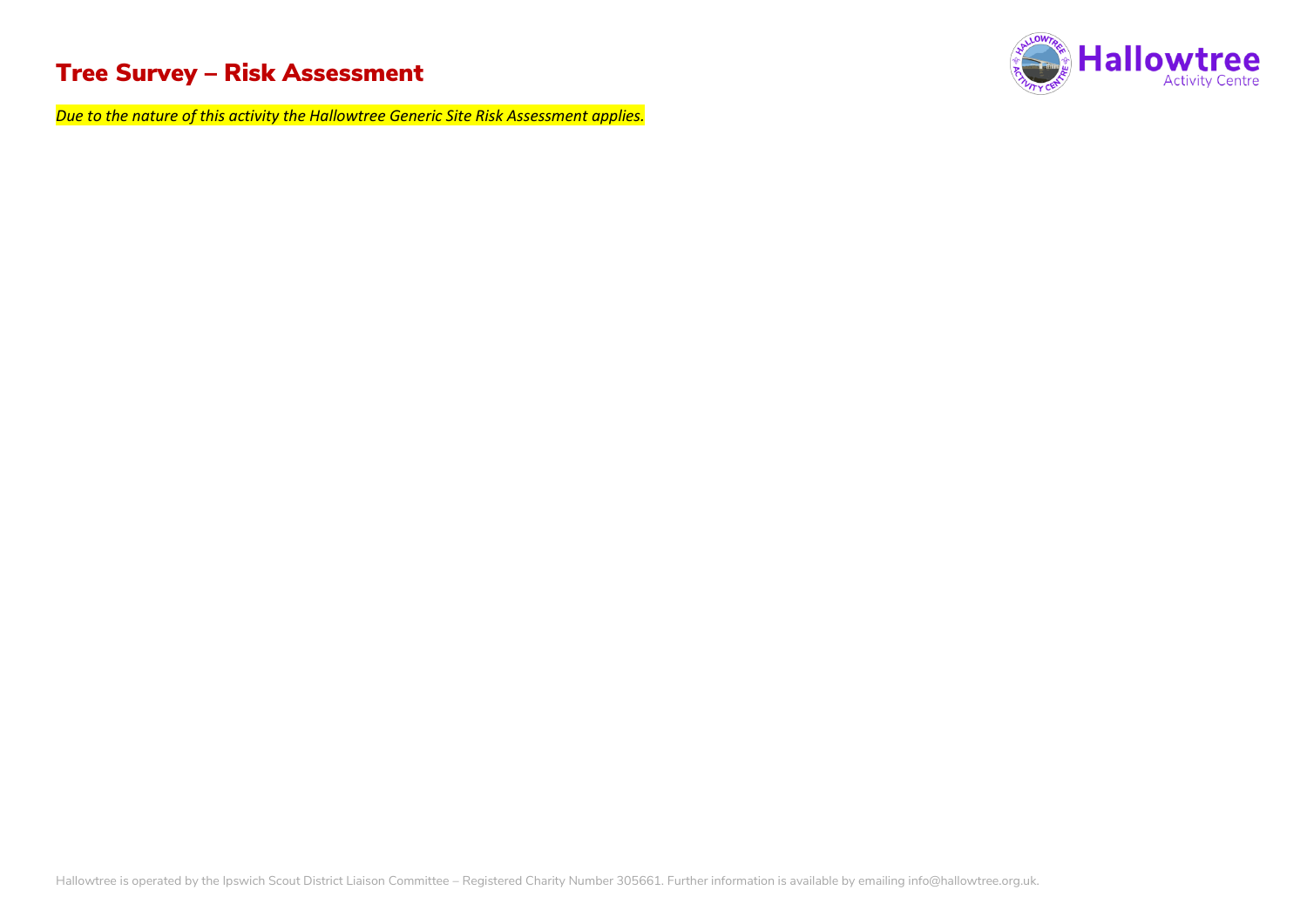## Two-Tyre Ravine – Risk Assessment



*Note 1: This activity is self-led and does not require a qualified instructor.*

*Note 2: The Hallowtree Generic Risk Assessment also applies in addition to any activity-specific risk assessment.*

| Hazard                           | <b>Likelihood</b> | <i>Impact</i> | <b>Control Measures</b>                                   | Comments                                                 |
|----------------------------------|-------------------|---------------|-----------------------------------------------------------|----------------------------------------------------------|
| Fall from height                 | Medium            | Medium        | The group leader should read the instruction document     | Hallowtree provides helmets for this activity.           |
|                                  |                   |               | before the activity session. Participants should be       |                                                          |
|                                  |                   |               | warned to take care while climbing the structure, and     |                                                          |
|                                  |                   |               | should all be wearing appropriate helmets.                |                                                          |
| Fall onto an open door           | Low               | Medium        | Doors to the storage compartments to be kept closed       |                                                          |
|                                  |                   |               | during the activity.                                      |                                                          |
| Participants lose grip on planks | Low               | Low           | Participants should be warned before the activity that    |                                                          |
|                                  |                   |               | planks are heavy and care should be taken while           |                                                          |
|                                  |                   |               | manoeuvring them.                                         |                                                          |
| Behaviour of participants and    | Low               | Medium        | The group leader should have proper control of all        |                                                          |
| spectators                       |                   |               | participants while they are within the compound.          |                                                          |
|                                  |                   |               | Spectators should wait outside the compound to            |                                                          |
|                                  |                   |               | reduce risk of distraction to participants.               |                                                          |
| Participants become injured by   | Low               | Low           | Participants to be warned not to swing on tyres to        | Tyres are to be chained back to trees at the end of each |
| swinging on tyres                |                   |               | avoid the risk of other participants being hit by a large | session.                                                 |
|                                  |                   |               | mass.                                                     |                                                          |